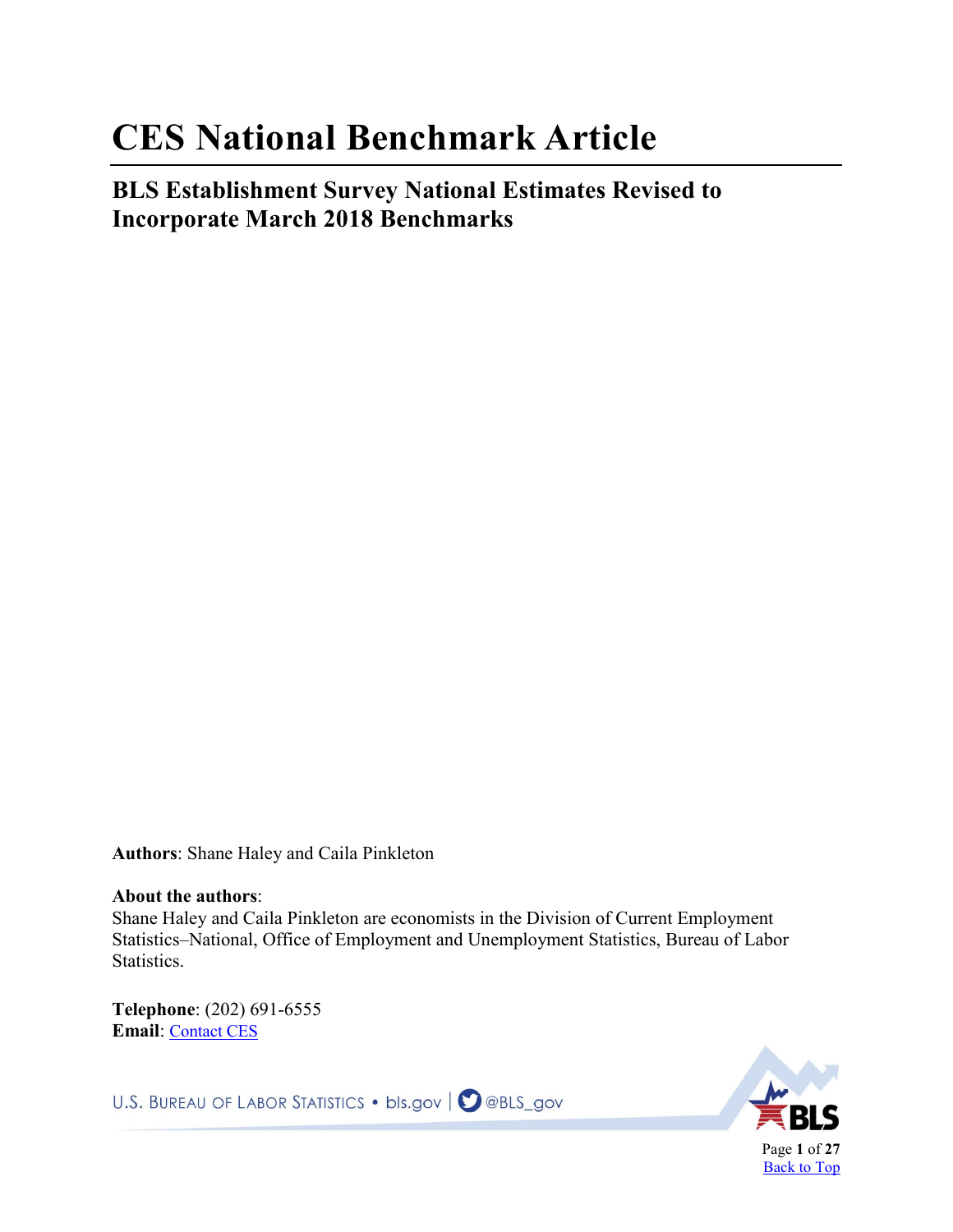# **Table of Contents**

| Aggregation processing error for production and nonsupervisory employees hours and |    |
|------------------------------------------------------------------------------------|----|
| earnings estimates                                                                 |    |
|                                                                                    |    |
|                                                                                    |    |
|                                                                                    |    |
|                                                                                    | 27 |
|                                                                                    | 27 |
|                                                                                    | 27 |

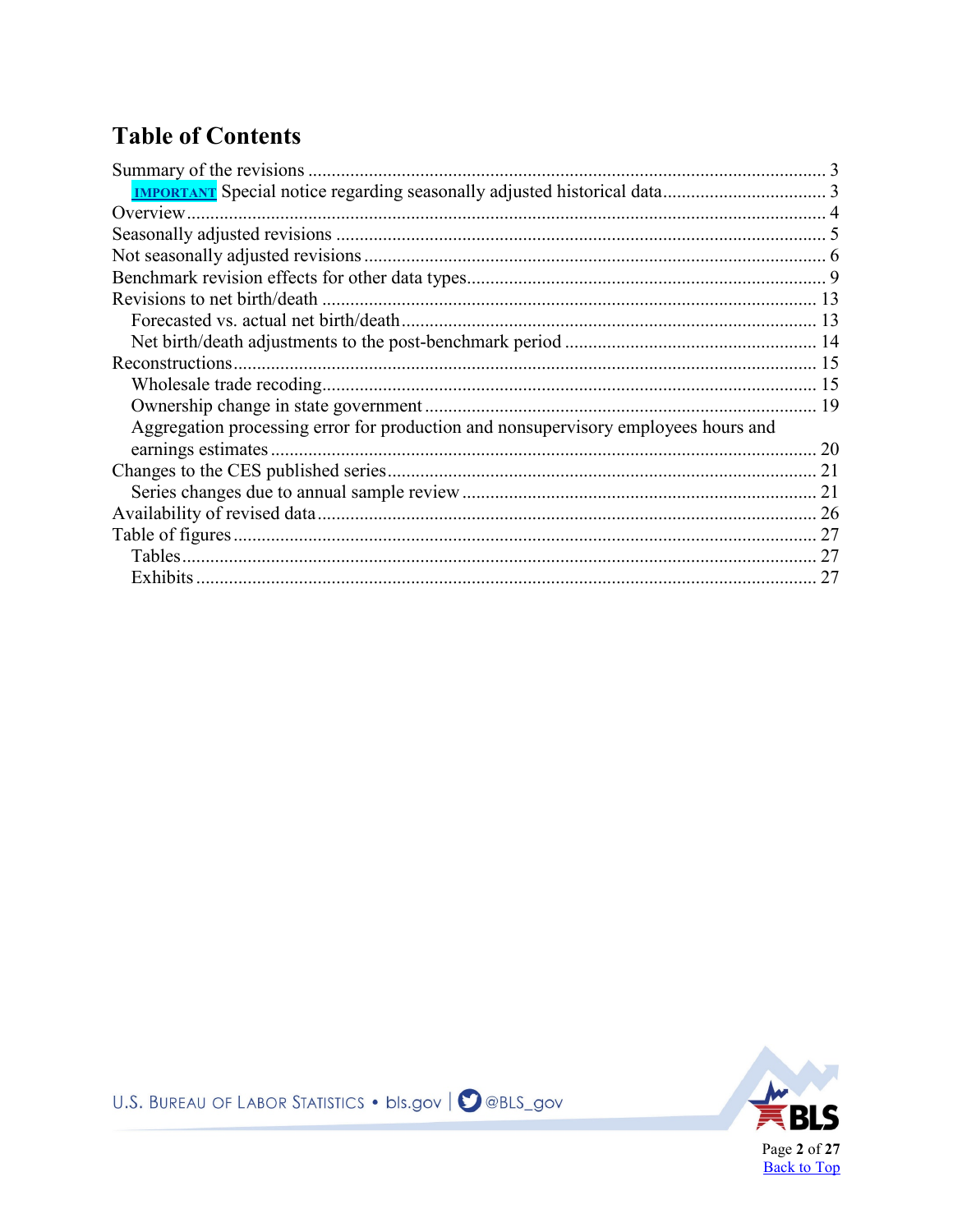# <span id="page-2-0"></span>**Summary of the revisions**

With the release of January 2019 data on February 1, 2019, the Bureau of Labor Statistics (BLS) introduced its annual revision of national estimates of employment, hours, and earnings from the Current Employment Statistics (CES) monthly survey of nonfarm establishments.

The March 2018 benchmarked seasonally adjusted employment level for total nonfarm employment is 148,279,000. The not seasonally adjusted benchmarked employment level is 147,368,000.

Compared with the sample-based, published seasonally adjusted estimate for March 2018, total nonfarm employment had a revision of -1,000, or less than -0.05 percent. The not seasonally adjusted total nonfarm employment estimate was revised by -16,000, or less than -0.05 percent.

[Table 1](#page-2-2) presents revised total nonfarm employment data on a seasonally adjusted basis for January 2018 through December 2018. The revised data for April 2018 forward incorporate the effect of applying the rate of change measured by the sample to the new benchmark employment level, as well as updated net birth/death model forecasts and new seasonal adjustment factors. Revisions to November and December also reflect incorporation of additional sample receipts.

|                         |                                             | <b>Levels</b>        |                   |                                             | <b>Over-the-month Changes</b> |                   |
|-------------------------|---------------------------------------------|----------------------|-------------------|---------------------------------------------|-------------------------------|-------------------|
| 2018                    | As<br><b>Previously</b><br><b>Published</b> | As<br><b>Revised</b> | <b>Difference</b> | As<br><b>Previously</b><br><b>Published</b> | As<br><b>Revised</b>          | <b>Difference</b> |
| <b>January</b>          | 147,801                                     | 147,767              | $-34$             | 176                                         | 171                           | $-5$              |
| <b>February</b>         | 148,125                                     | 148,097              | $-28$             | 324                                         | 330                           | 6                 |
| March                   | 148,280                                     | 148,279              | $-1$              | 155                                         | 182                           | 27                |
| April                   | 148,455                                     | 148,475              | 20                | 175                                         | 196                           | 21                |
| May                     | 148,723                                     | 148,745              | 22                | 268                                         | 270                           | $\overline{2}$    |
| June                    | 148,931                                     | 149,007              | 76                | 208                                         | 262                           | 54                |
| July                    | 149,096                                     | 149,185              | 89                | 165                                         | 178                           | 13                |
| <b>August</b>           | 149,382                                     | 149,467              | 85                | 286                                         | 282                           | $-4$              |
| <b>September</b>        | 149,501                                     | 149,575              | 74                | 119                                         | 108                           | $-11$             |
| <b>October</b>          | 149,775                                     | 149,852              | 77                | 274                                         | 277                           | $\overline{3}$    |
| <b>November</b>         | 149,951                                     | 150,048              | 97                | 176                                         | 196                           | 20                |
| December <sup>(p)</sup> | 150,263                                     | 150,270              | $\overline{7}$    | 312                                         | 222                           | $-90$             |

<span id="page-2-2"></span>*Table 1. Differences in seasonally adjusted levels and over-the-month changes, total nonfarm employment, January to December 2018 (in thousands)* 

**Footnotes**

<span id="page-2-3"></span>(p) Preliminary

[To Table of Figures](#page-26-0)

### <span id="page-2-1"></span>**IMPORTANT Special notice regarding seasonally adjusted historical data**

Due to a major reconstruction effort, some seasonally adjusted series were revised further back than usual. Total nonfarm data was revised back to 1939. For more information, see the [Reconstructions](#page-14-0) section of this article.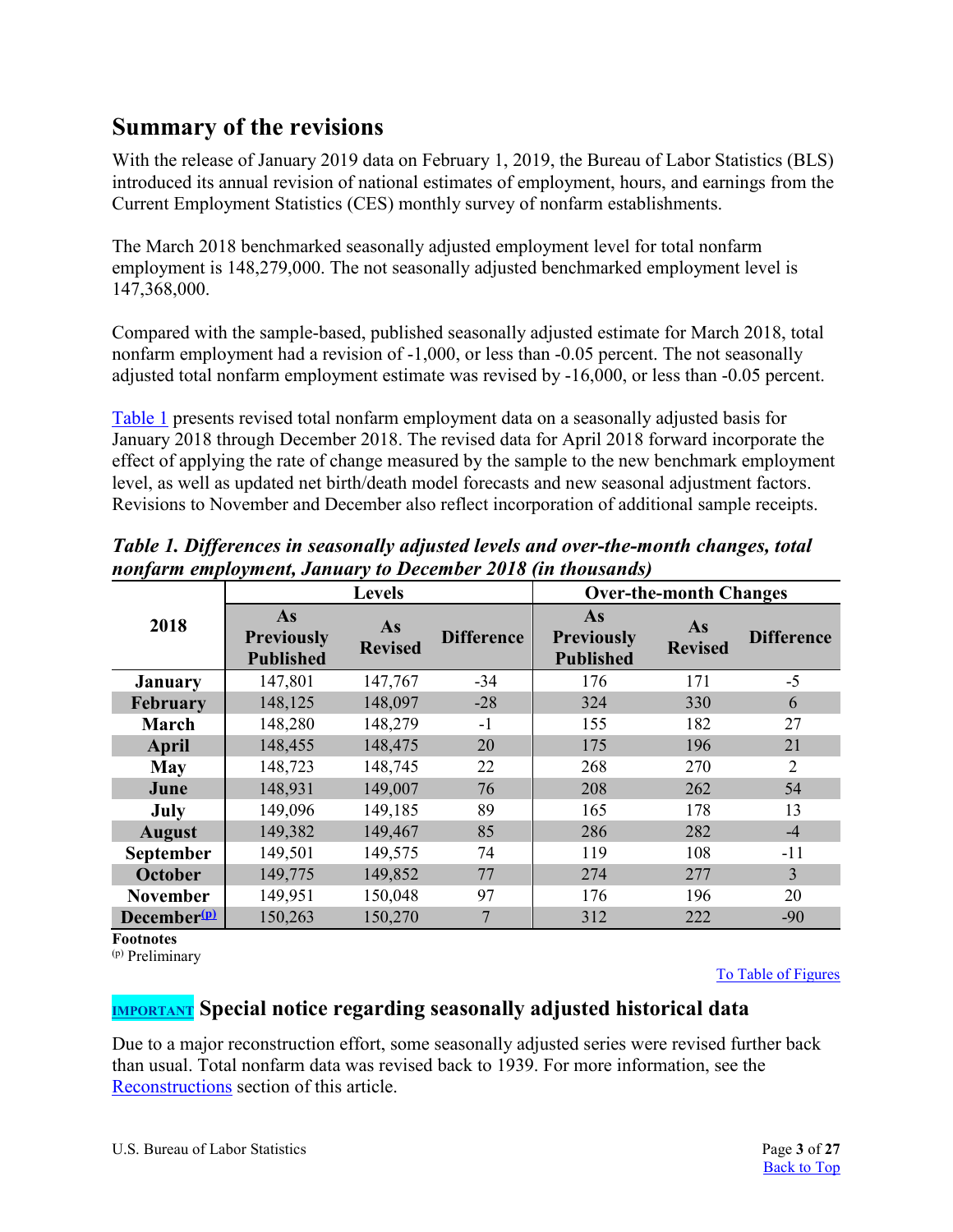# <span id="page-3-0"></span>**Overview**

Establishment survey benchmarking is done on an annual basis to population employment counts derived primarily from the administrative file of employees covered by Unemployment Insurance (UI). All employers covered by UI laws are required to report employment and wage information to the appropriate state Unemployment Insurance agency four times per year. Approximately 97 percent of total nonfarm employment within the scope of the establishment survey is covered by UI. The UI data are obtained and edited by each state's Labor Market Information (LMI) agency, and are tabulated and published through the BLS Quarterly Census of Wages and Employment (QCEW) program. Both the QCEW and CES are based on the North American Industry Classification System (NAICS). An employment count for the remaining 3 percent is constructed from alternate sources, primarily records from the Railroad Retirement Board (RRB), as well as County Business Patterns (CBP) and Annual Survey of Public Employment and Payroll (ASPEP) data from the Census Bureau. This 3 percent is referred to as noncovered employment (NCE). The combination of QCEW and NCE employment counts create the benchmark level and are used to replace CES sample-based estimates each March. The full benchmark level developed for March replaces the March sample-based estimate for each basic cell.

The total annual revision is the difference between the benchmark level for a given March and the published March sample-based employment estimate. Typically, the total revision is equal to the benchmark revision. The overall accuracy of the establishment survey is usually gauged by the size of the benchmark revision, which is often regarded as a proxy for total survey error. In years that are affected by historical reconstructions, however, affected CES series are reestimated prior to benchmarking. The benchmark revision, in these cases, is the difference between the benchmark level and the newly reconstructed sample-based estimate. The benchmark revision can be more precisely interpreted as the difference between two independently derived employment counts, each subject to its own error sources.

In order to create a continuous time series between the new March benchmark level and historical sample-based data from the prior March benchmark level, employment estimates for the months between the most recent March benchmark and the previous year's benchmark are adjusted using a linear "wedge-back" procedure, which assumes that the total estimation error accumulated at a steady rate since the last benchmark. For the 9 months following the March benchmark (also referred to as the post-benchmark period), CES applies previously derived overthe-month sample changes to the revised March level to get the revised estimates. New net birth/death model forecasts are also calculated and applied during post-benchmark estimation. More information on benchmarks in the CES program is available in the [Benchmarks](https://www.bls.gov/web/empsit/cestn.htm#section7b) section of the CES Technical Notes, as well as in th[e October 2017 Monthly Labor Review,](https://www.bls.gov/opub/mlr/2017/article/benchmarking-the-current-employment-statistics-national-estimates.htm) "Benchmarking the Current Employment Statistics National Estimates."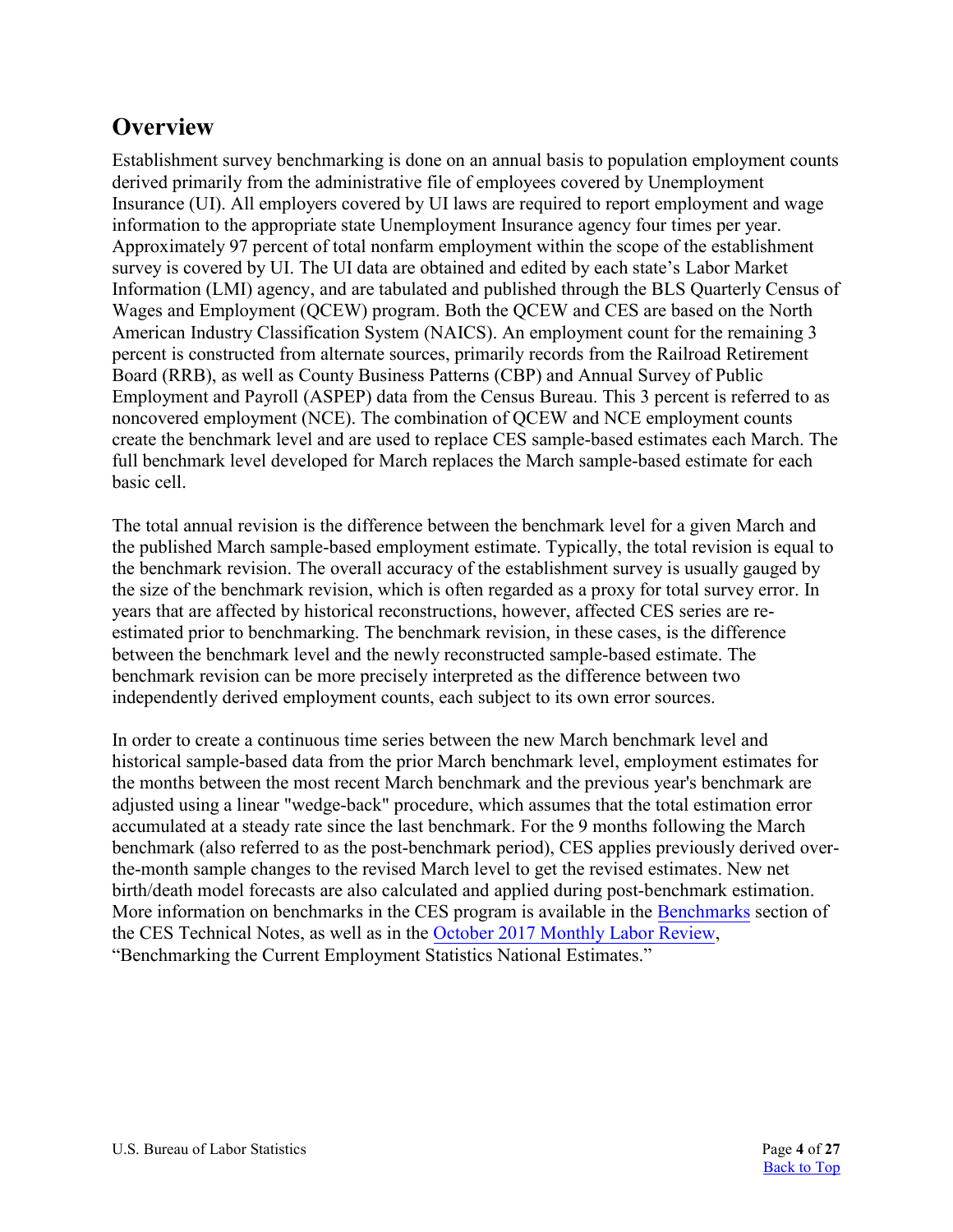# <span id="page-4-0"></span>**Seasonally adjusted revisions**

[Table 2](#page-4-1) presents revised employment data on a seasonally adjusted basis for March 2018 by major industry sector. The revision to seasonally adjusted total nonfarm employment is -1,000.

|                     |                                      |                   | As                |               | <b>Differences</b> |
|---------------------|--------------------------------------|-------------------|-------------------|---------------|--------------------|
| <b>CES Industry</b> |                                      |                   | <b>Previously</b> |               |                    |
| Code                | <b>CES Industry Title</b>            | <b>As Revised</b> | <b>Published</b>  | <b>Amount</b> | Percent            |
| 00-000000           | Total nonfarm                        | 148,279           | 148,280           | $-1$          | (1)                |
| 05-000000           | Total private                        | 125,870           | 125,956           | $-86$         | $-0.1$             |
| 06-000000           | Goods-producing                      | 20,527            | 20,516            | 11            | 0.1                |
| 07-000000           | Service-providing                    | 127,752           | 127,764           | $-12$         | $\mathbf{u}$       |
| 08-000000           | Private service-providing            | 105,343           | 105,440           | $-97$         | $-0.1$             |
| 10-000000           | Mining and logging                   | 714               | 722               | $-8$          | $-1.1$             |
| 20-000000           | Construction                         | 7,201             | 7,164             | 37            | 0.5                |
| 30-000000           | Manufacturing                        | 12,612            | 12,630            | $-18$         | $-0.1$             |
| 31-000000           | Durable goods                        | 7,886             | 7,883             | 3             | $\Omega$           |
| 32-000000           | Nondurable goods                     | 4,726             | 4,747             | $-21$         | $-0.4$             |
| 40-000000           | Trade, transportation, and utilities | 27,591            | 27,736            | $-145$        | $-0.5$             |
| 41-420000           | Wholesale trade                      | 5,834.8           | 5,962             | $-127.2$      | $-2.2$             |
| 42-000000           | Retail trade                         | 15,834.3          | 15,930.4          | $-96.1$       | $-0.6$             |
| 43-000000           | Transportation and warehousing       | 5,365.6           | 5,289             | 76.6          | 1.4                |
| 44-220000           | Utilities                            | 555.8             | 554.1             | 1.7           | 0.3                |
| 50-000000           | Information                          | 2,824             | 2,765             | 59            | 2.1                |
| 55-000000           | Financial activities                 | 8,537             | 8,548             | $-11$         | $-0.1$             |
| 60-000000           | Professional and business services   | 20,816            | 20,817            | $-1$          | $\mathbf{u}$       |
| 65-000000           | Education and health services        | 23,518            | 23,491            | 27            | 0.1                |
| 70-000000           | Leisure and hospitality              | 16,244            | 16,248            | $-4$          | $\Omega$           |
| 80-000000           | Other services                       | 5,813             | 5,835             | $-22$         | $-0.4$             |
| 90-000000           | Government                           | 22,409            | 22,324            | 85            | 0.4                |

<span id="page-4-1"></span>*Table 2. Seasonally adjusted employment revisions for major industry sectors, March 2018 (in thousands)*

**Footnotes** 

<span id="page-4-2"></span> $(1)$  Absolute revision is less than 0.05 percent.

[To Table of Figures](#page-26-0)

Typically, 5 years of seasonally adjusted data are revised with each CES annual benchmark. However, reconstructed series are seasonally adjusted over their revised time spans.

For technical information on how seasonal adjustment is performed in the CES program, see the [Seasonal Adjustment](https://www.bls.gov/web/empsit/cestn.htm#section6e) section of the CES Technical Notes.

For information on seasonal adjustment model specifications and special model adjustments, see the [CES Seasonal Adjustment Files and Documentation](http://www.bls.gov/web/empsit/cesseasadj.htm) page.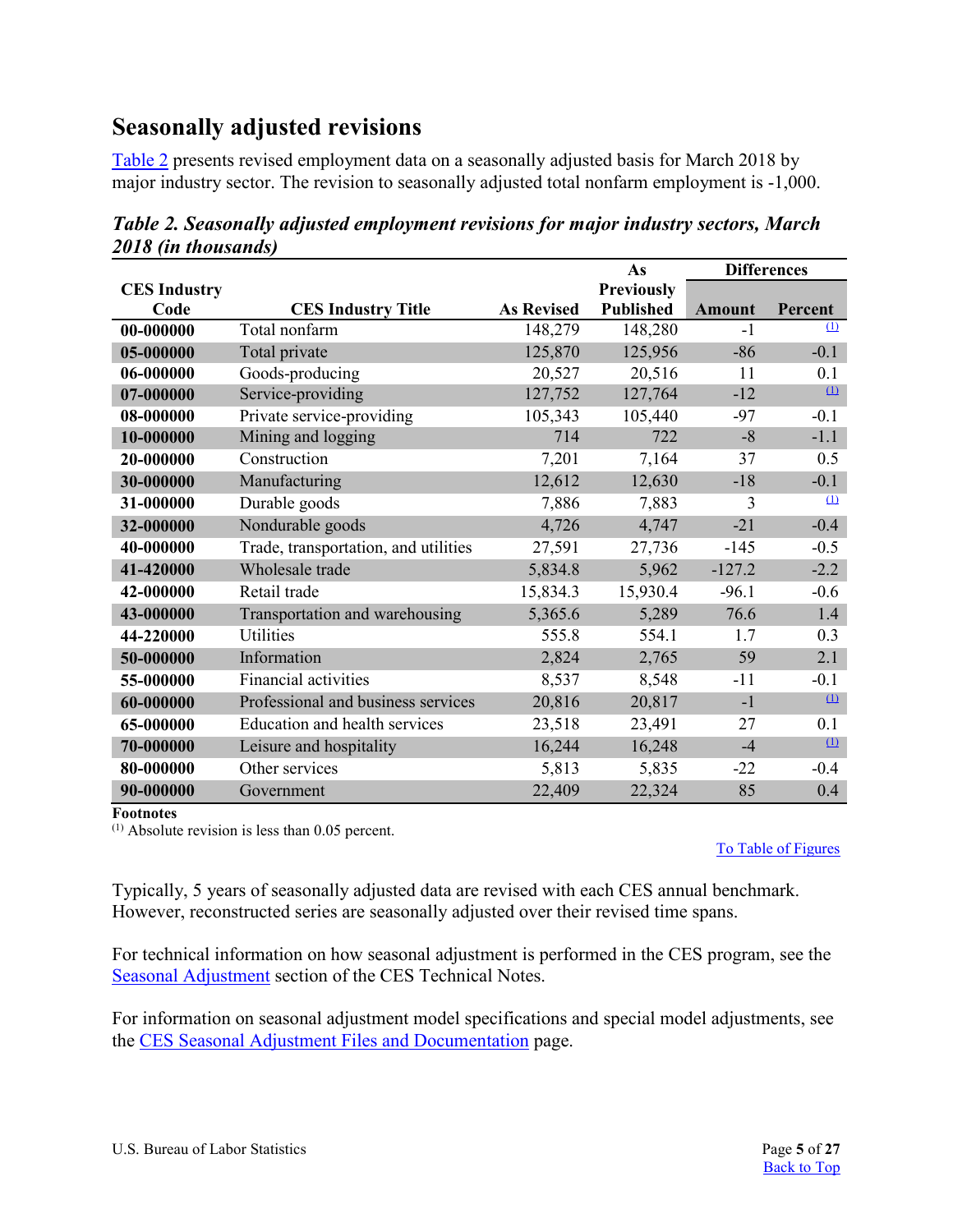# <span id="page-5-0"></span>**Not seasonally adjusted revisions**

[Table 3](#page-5-1) presents the employment benchmarks for March 2018, not seasonally adjusted, by major industry sector. The revision to not seasonally adjusted total nonfarm employment is -16,000.

| <b>CES Industry</b> |                                      |                  |                         | <b>Differences</b> |         |
|---------------------|--------------------------------------|------------------|-------------------------|--------------------|---------|
| Code                | <b>CES Industry Title</b>            | <b>Benchmark</b> | Estimate <sup>(1)</sup> | <b>Amount</b>      | Percent |
| 00-000000           | Total nonfarm                        | 147,368          | 147,384                 | $-16$              | (2)     |
| 05-000000           | Total private                        | 124,601          | 124,705                 | $-104$             | $-0.1$  |
| 06-000000           | Goods-producing                      | 20,195           | 20,177                  | 18                 | 0.1     |
| 07-000000           | Service-providing                    | 127,173          | 127,207                 | $-34$              | (2)     |
| 08-000000           | Private service-providing            | 104,406          | 104,528                 | $-122$             | $-0.1$  |
| 10-000000           | Mining and logging                   | 704              | 712                     | $-8$               | $-1.1$  |
| 20-000000           | Construction                         | 6,933            | 6,889                   | 44                 | 0.6     |
| 30-000000           | Manufacturing                        | 12,558           | 12,576                  | $-18$              | $-0.1$  |
| 31-000000           | Durable goods                        | 7,870            | 7,869                   | 1                  | (2)     |
| 32-000000           | Nondurable goods                     | 4,688            | 4,707                   | $-19$              | $-0.4$  |
| 40-000000           | Trade, transportation, and utilities | 27,283           | 27,360                  | $-77$              | $-0.3$  |
| 41-420000           | Wholesale trade                      | 5,812            | 5,867                   | $-54.4$            | $-0.9$  |
| 42-000000           | Retail trade                         | 15,611           | 15,707                  | $-96.4$            | $-0.6$  |
| 43-000000           | Transportation and warehousing       | 5,306            | 5,233                   | 72.7               | 1.4     |
| 44-220000           | <b>Utilities</b>                     | 554              | 553                     | 1.8                | 0.3     |
| 50-000000           | Information                          | 2,814            | 2,755                   | 59                 | 2.1     |
| 55-000000           | Financial activities                 | 8,491            | 8,503                   | $-12$              | $-0.1$  |
| 60-000000           | Professional and business services   | 20,566           | 20,638                  | $-72$              | $-0.4$  |
| 65-000000           | Education and health services        | 23,656           | 23,651                  | 5                  | (2)     |
| 70-000000           | Leisure and hospitality              | 15,818           | 15,822                  | $-4$               | (2)     |
| 80-000000           | Other services                       | 5,778            | 5,799                   | $-21$              | $-0.4$  |
| 90-000000           | Government                           | 22,767           | 22,679                  | 88                 | 0.4     |

<span id="page-5-1"></span>*Table 3. Not seasonally adjusted employment benchmarks for major industry sectors, March 2018 (in thousands)* 

**Footnotes** 

<span id="page-5-2"></span>(1) With the 2018 benchmark, CES reconstructed several series. The effects of these reconstructions are included in this table. For more information, see the [Reconstructions](#page-14-0) section in the 2018 CES Benchmark Article.

<span id="page-5-3"></span>(2) Absolute revision is less than 0.05 percent.

[To Table of Figures](#page-26-0)

Benchmarks for more detailed industries can be found at <www.bls.gov/ces/publications/benchmark/cesbmart18-tables.htm>.

[Table 4](#page-6-0) below shows the recent history of not seasonally adjusted total nonfarm percent and level benchmark revisions. Over the prior 10 years, the annual benchmark revision at the total nonfarm level has averaged 0.2 percent (in absolute terms), with a range of -0.7 percent to 0.3 percent.

The differences listed in [table 4](#page-6-0) reflect the error due to normal benchmarking procedures after the incorporation of reconstructions. Those years are footnoted.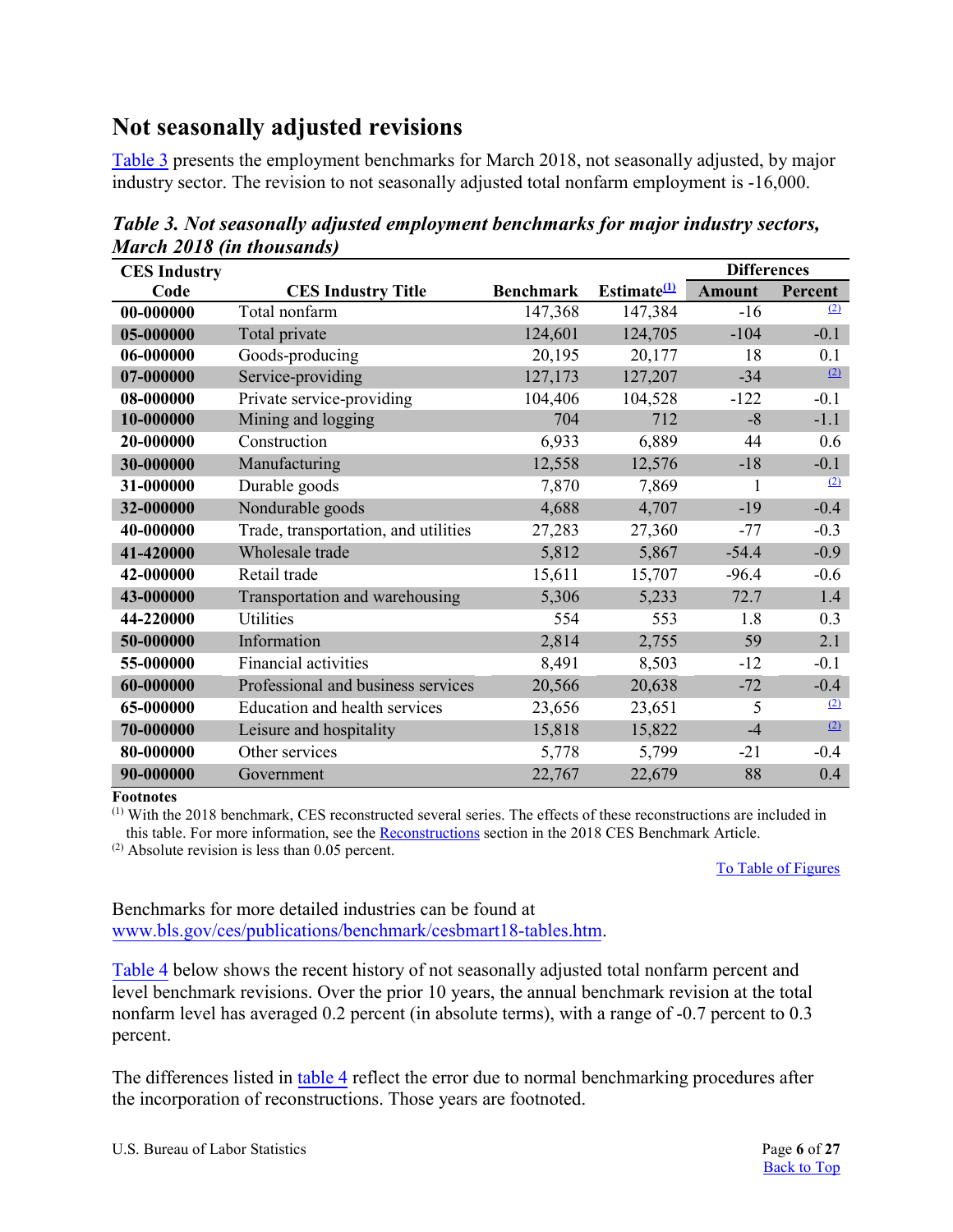*Table 4. Percent and level differences between nonfarm employment benchmarks and estimates by industry supersector, March 2008- 2018 (in thousands)* 

<span id="page-6-0"></span>

| <b>CES</b> Industry<br>Code |                                  |                        | 2008     | 2009     | $2010^{(1)}$ | $2011^{2}$       | 2012           | $2013^{(3)}$   | 2014             | $2015^{(4)}$ | 2016     | $2017^{6}$       | 201860           |
|-----------------------------|----------------------------------|------------------------|----------|----------|--------------|------------------|----------------|----------------|------------------|--------------|----------|------------------|------------------|
|                             | <b>CES Industry Title</b>        | <b>Type</b><br>Percent | $-0.1$   | $-0.7$   | $-0.3$       | 0.1              | 0.3            | $-0.1$         | $\Omega$         | $-0.1$       | $-0.1$   | $\overline{0.1}$ | $\Omega$         |
| 00-000000                   | <b>Total nonfarm</b>             | Level                  | $-89$    | $-902$   | $-378$       | 162              | 424            | $-119$         | 67               | $-172$       | $-81$    | 135              | $-16$            |
|                             |                                  | Percent                | $-0.1$   | $-0.9$   | $-0.4$       | $\overline{0.1}$ | 0.4            | $-0.1$         | $\overline{0.1}$ | $-0.2$       | $-0.1$   | $\overline{0.1}$ | $-0.1$           |
| 05-000000                   | <b>Total private</b>             | Level                  | $-137$   | $-933$   | $-391$       | 134              | 481            | $-126$         | 105              | $-232$       | $-151$   | 133              | $-104$           |
|                             |                                  | Percent                | 0.4      | $-3.5$   | $-3.0$       | $-0.4$           | 1.6            | $-1.2$         | $-1.8$           | $-2.2$       | $-3.2$   | $-4.6$           | $-1.1$           |
| 10-000000                   | <b>Mining and logging</b>        | Level                  | 3        | $-25$    | $-20$        | $-3$             | 13             | $-10$          | $-16$            | $-19$        | $-22$    | $-30$            | $-8$             |
|                             |                                  | Percent                | 0.7      | $-2.9$   | $-1.3$       | $-0.5$           | 1.8            | 0.3            | 1.6              | 0.6          | 0.7      | 0.8              | 0.6              |
| 20-000000                   | Construction                     | Level                  | 49       | $-171$   | $-67$        | $-26$            | 93             | 14             | 90               | 39           | 47       | 52               | 44               |
|                             |                                  | Percent                | $-0.1$   | $-0.7$   | $-1.0$       | 0.1              | $-0.2$         | 0.2            | 0.4              | $-0.1$       | 0.5      | 0.1              | $-0.1$           |
| 30-000000                   | Manufacturing                    | Level                  | $-17$    | $-84$    | $-119$       | 9                | $-25$          | 23             | 43               | $-12$        | 58       | 15               | $-18$            |
|                             | Trade, transportation, and       | Percent                | 0.2      | $-1.2$   | $-0.6$       | 0.4              | 0.6            | $-0.5$         | $-0.1$           | (7)          | $-0.4$   | 0.3              | $-0.3$           |
| 40-000000                   | utilities                        | Level                  | 65       | $-300$   | $-143$       | 95               | 145            | $-131$         | $-31$            | $-5$         | $-110$   | 75               | $-77$            |
|                             |                                  | Percent                | $-0.7$   | $-1.2$   | $-2.3$       | $-0.2$           | 0.8            | $-0.4$         | $-0.8$           | $-0.7$       | $-1.1$   | $-0.4$           | $-0.9$           |
| 41-420000 <sup>(8)</sup>    | <b>Wholesale trade</b>           | Level                  | $-43.1$  | $-68.0$  | $-124.5$     | $-13.1$          | 45.3           | $-20.2$        | $-45.4$          | $-41.3$      | $-66.6$  | $-21.2$          | $-54.4$          |
|                             | <b>Retail trade</b>              | Percent                | 0.6      | $-1.6$   | $-0.1$       | 0.6              | 0.5            | $-0.8$         | $\Omega$         | $-0.2$       | $-0.8$   | 0.1              | $-0.6$           |
|                             |                                  | Level                  | 92.8     | $-235.6$ | $-18.4$      | 83.8             | 78.9           | $-110.3$       | 5.5              | $-23.5$      | $-118.2$ | 15.4             | $-96.4$          |
|                             | <b>Transportation and</b>        | Percent                | 0.3      | 0.2      | 0.1          | 0.5              | 0.7            | 0.1            | 0.2              | 1.4          | 1.7      | 1.6              | 1.4              |
|                             | warehousing                      | Level                  | 15.0     | 9.9      | 3.1          | 22.4             | 29.4           | 3.6            | 9.7              | 65.3         | 83.5     | 79.8             | 72.7             |
|                             |                                  |                        | $\Omega$ | $-1.2$   | $-0.6$       | 0.5              | $-1.5$         | $-0.8$         | $-0.1$           | $-0.8$       | $-1.6$   | 0.2              | 0.3              |
| 44-220000 <sup>(8)</sup>    | <b>Utilities</b>                 | Percent<br>Level       | $-0.2$   | $-6.8$   | $-3.4$       | 2.8              | $-8.5$         | $-4.6$         | $-0.6$           | $-4.7$       | $-8.7$   |                  | 1.8              |
|                             |                                  | Percent                | 0.3      | $-1.5$   | $-0.4$       | $-0.4$           | 1.8            | $-0.2$         | 2.4              | $-1.6$       | $-0.1$   | 2.5              | $\overline{2.1}$ |
| 50-000000                   | <b>Information</b>               | Level                  | 8        | $-42$    | $-11$        | $-12$            | 47             | $-5$           | 66               | $-44$        | $-2$     | 70               | 59               |
|                             |                                  | Percent                | $-0.3$   | $-0.1$   | 0.4          | 0.9              | 0.6            | $-0.1$         | 0.2              | $-0.1$       | $\Omega$ | 0.1              | $-0.1$           |
| 55-000000                   | <b>Financial activities</b>      | Level                  | $-23$    | $-4$     | 34           | 69               | 45             | $-10$          | 19               | $-9$         | $-4$     | 7                | $-12$            |
|                             | <b>Professional and business</b> | Percent                | $-0.4$   | $-0.8$   | $\Omega$     | 0.7              | (7)            | (7)            | $-0.8$           | $-0.6$       | $-0.6$   | $-1.3$           | $-0.4$           |
| 60-000000                   | services                         | Level                  | $-63$    | $-137$   | $-3$         | 125              | $\overline{2}$ | $\overline{4}$ | $-147$           | $-110$       | $-125$   | $-270$           | $-72$            |
|                             | <b>Education and health</b>      | Percent                | $-0.1$   | $-0.3$   | $\Omega$     | $-0.5$           | $\Omega$       | $-0.3$         | $-0.1$           | $\Omega$     | $-0.4$   | 0.3              | $\Omega$         |
| 65-000000                   | services                         | Level                  | $-17$    | $-56$    |              | $-108$           | $-2$           | $-61$          | $-16$            | $-7$         | $-83$    | 70               | 5                |
| 70-000000                   |                                  | Percent                | $-1.1$   | $-0.6$   | $-0.6$       | 0.7              | 0.8            | 0.5            | 0.3              | $-0.3$       | 0.7      | 0.8              | (7)              |
|                             | Leisure and hospitality          | Level                  | $-151$   | $-72$    | $-80$        | 93               | 104            | 72             | 38               | $-45$        | 102      | 126              | $-4$             |
| 80-000000                   | <b>Other services</b>            | Percent                | 0.2      | $-0.8$   | 0.2          | $-2.0$           | 1.1            | $-0.4$         | 1.1              | $-0.4$       | $-0.2$   | 0.3              | $-0.4$           |
|                             |                                  | Level                  | 9        | $-42$    | 11           | $-108$           | 59             | $-22$          | 59               | $-20$        | $-12$    | 18               | $-21$            |
|                             |                                  | Percent                | 0.2      | 0.1      | 0.1          | 0.1              | $-0.3$         | (7)            | $-0.2$           | 0.3          | 0.3      | $\Omega$         | 0.4              |
| 90-000000                   | Government                       | Level                  | 48       | 31       | 13           | 28               | $-57$          | $\overline{7}$ | $-38$            | 60           | 70       | $\overline{2}$   | 88               |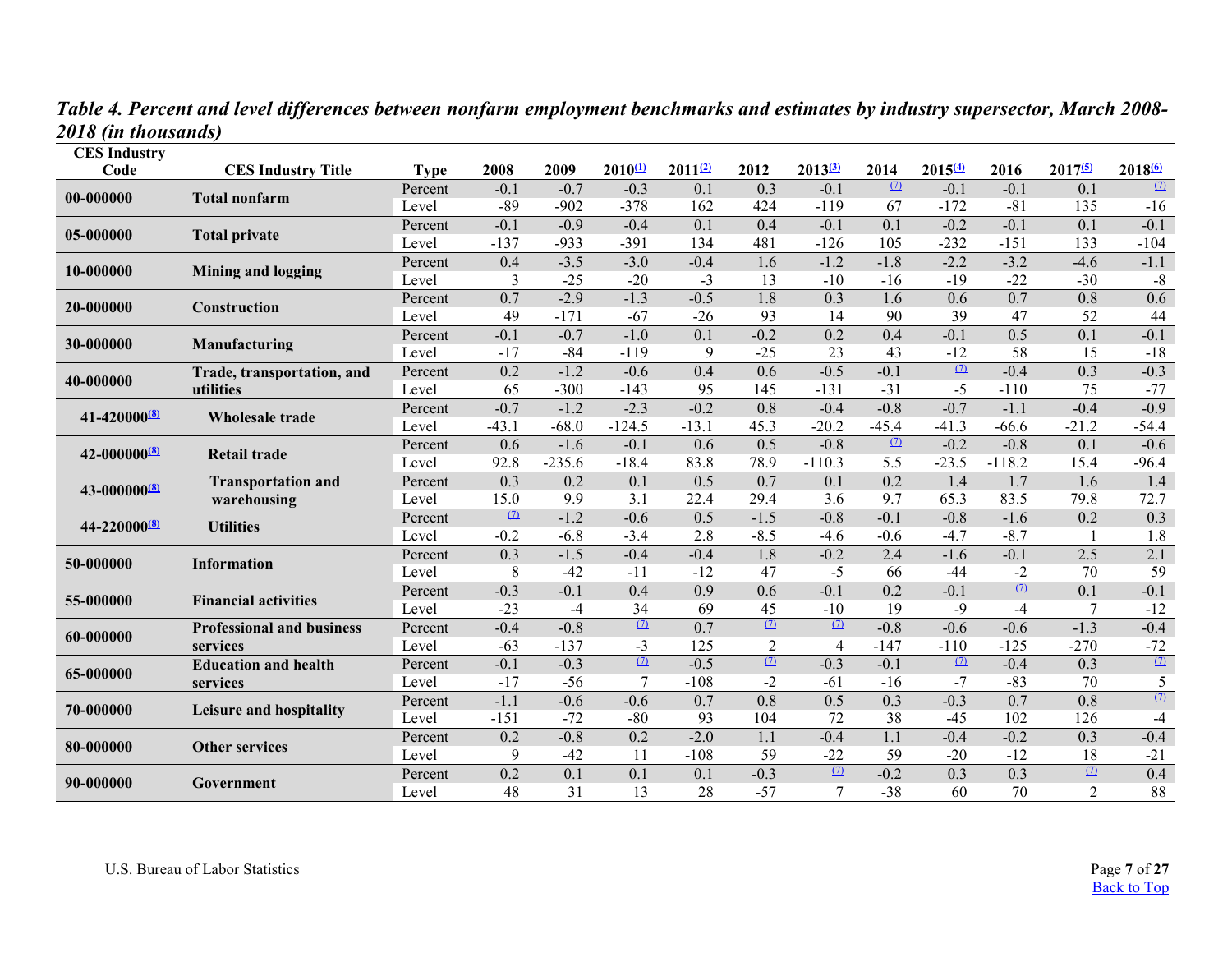#### **Footnotes**

- <span id="page-7-0"></span>(1) With the 2010 benchmark, CES reconstructed historical national employment levels of all employees for other federal government (91-999900) to reflect corrections to initial counts for Census temporary and intermittent workers for the 2010 Census. The reconstructions resulted in about 4,000 in employment moved out of other federal government (91-999900). For more information, see the Reconstructions section in the [2010 CES Benchmark Article.](http://www.bls.gov/ces/publications/benchmark/ces-benchmark-revision-2010.pdf)
- <span id="page-7-1"></span> $^{(2)}$  A review of industries for the possible presence of noncovered employment yielded 13 additional industries. As a result of including these industries, employment in the amount of 95,000 was added to the benchmark nonfarm level. For more information, see the Changes to noncovered employment section in th[e 2011 CES Benchmark Article.](https://www.bls.gov/ces/publications/benchmark/ces-benchmark-revision-2011.pdf)
- <span id="page-7-2"></span><sup>(3)</sup> With the 2013 benchmark, CES reconstructed several national employment series. Each first quarter, the Quarterly Census of Employment and Wages (QCEW) program, whose data account for approximately 97 percent of the CES universe scope (see [The Sample](https://www.bls.gov/web/empsit/cestn.htm#section1) section of the CES Technical Notes), incorporates updated industry assignments. In 2013, these updates included two substantial groups of nonrandom, noneconomic code changes, one to funds, trusts, and other financial vehicles (NAICS 525), and the other, a reclassification of approximately 466,000 in employment from private households (NAICS 814), which is out of scope for CES, to services for the elderly and persons with disabilities (NAICS 62412), which is in scope. These changes also had an impact, beyond what would be considered typical for a given benchmark year, on corresponding CES series. For more information about the changes to these industries, see the [QCEW First Quarter 2013 News Release](http://www.bls.gov/news.release/archives/cewqtr_09262013.htm) or the Special notice regarding reconstructed data section in th[e 2013 CES Benchmark Article.](http://www.bls.gov/ces/publications/benchmark/ces-benchmark-revision-2013.pdf)
- <span id="page-7-3"></span>(4) With the 2015 benchmark, CES reconstructed the national employment series 65-624120, services for the elderly and persons with disabilities back to January 2000. CES previously reconstructed this series with the 2013 benchmark; however, between the 2013 and 2015 benchmark, a better source of information for the employment within NAICS 62412 for the state of California was found. The inclusion of the reconstructed series resulted in total nonfarm and total private employment that was 27,000 less than the originally published March 2015 estimate level. The difference between the benchmarked and originally published March 2015 estimate level is -199,000 or -0.1 percent. This table displays March 2015 data after accounting for the decrease of 27,000 from the reconstructed series. Similarly, for the education and health services supersector, this table displays March 2015 data after incorporating the reconstructed series. For more information, see the Reconstructions section in the [2015 CES Benchmark Article.](https://www.bls.gov/ces/publications/benchmark/ces-benchmark-revision-2015.pdf)
- <span id="page-7-4"></span> $<sup>(5)</sup>$  With the 2017 benchmark, CES reconstructed the national employment series 60-561613, security guards and patrols and armored car services back to October</sup> 2016 to correct a microdata error. The inclusion of the reconstructed series resulted in total nonfarm and total private employment that was 3,000 more than the originally published March 2017 estimate level. The difference between the benchmarked and originally published March 2017 estimate level is 138,000 or 0.1 percent. This table displays March 2017 data after accounting for the increase of 3,000 from the reconstructed series. Similarly, for the professional and business services supersector, this table displays March 2017 data after incorporating the reconstructed series. For more information, see the Reconstructions section in the [2017 CES Benchmark Article.](https://www.bls.gov/ces/publications/benchmark/ces-benchmark-revision-2015.pdf)
- <span id="page-7-5"></span>(6) With the 2018 benchmark, CES reconstructed several national employment series. A recoding effort in the QCEW resulted in about 336,000 in employment in wholesale trade agents and brokers (41-425120) moving into other series within the wholesale trade, retail trade, transportation and warehousing, and professional and business services major industry sectors. Affected basic series were reconstructed for their entire history, generally back to January 1990. Additionally, a reclassification of a state employer to private ownership caused a shift of about 17,000 in employment from the CES series other state government (90-922999) into services for the elderly and persons with disabilities (65-624120). Affected basic series were reconstructed from March 2018 back to January 2018. For more information, see the Reconstructions section in the [2018 CES Benchmark Article.](https://www.bls.gov/ces/publications/benchmark/ces-benchmark-revision-2018.pdf)

<span id="page-7-6"></span>(7) Absolute revision is less than 0.05 percent.

<span id="page-7-7"></span>(8) Indented series are part of trade, transportation, and utilities.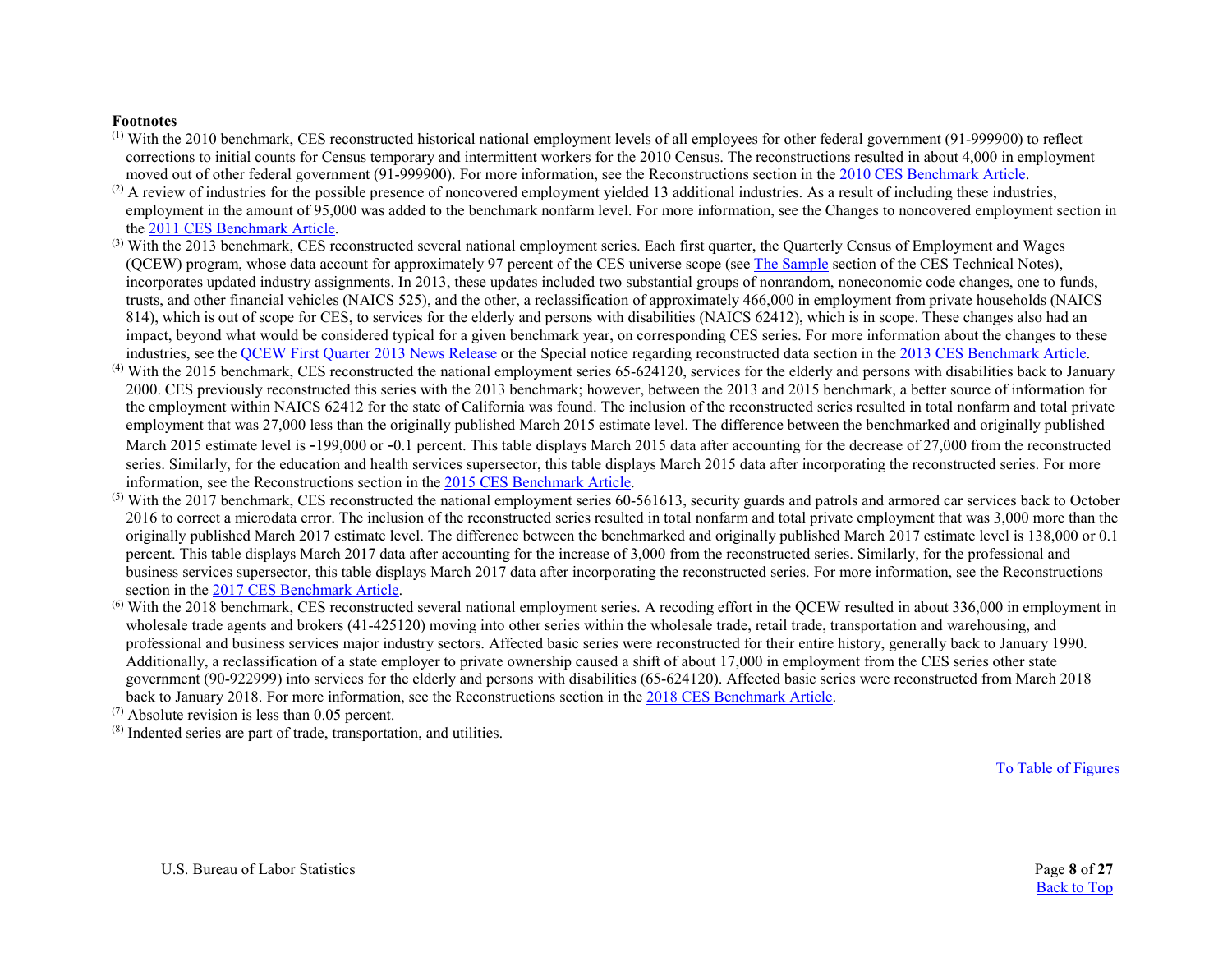# <span id="page-8-0"></span>**Benchmark revision effects for other data types**

The routine benchmarking process results in revisions to the series for production and nonsupervisory employees (PE) and women employees (WE). There are no benchmark employment levels for these series; they are revised by preserving ratios of employment for the particular data type to the all employee (AE) level prior to benchmarking, and then applying these ratios to the revised all employee level. These figures are calculated at the basic cell level and then aggregated to produce the summary estimates. Average weekly hours (AWH), average hourly earnings (AHE), and in manufacturing industries, average weekly overtime hours (AWOH) are not benchmarked; they are estimated solely from reports supplied by survey respondents at the basic estimating cell level. New employment benchmarks can additionally affect indirectly estimated data types. For more information on indirectly estimated data types, see the [Available Data](https://www.bls.gov/web/empsit/cestn.htm#section3) section in the CES Technical Notes.

[Table 5](#page-8-1) lists directly estimated data types and their common abbreviations. Directly estimated data types except for AE are collectively called non-AE data types.

| Data Type                                                                | Abbreviation   |
|--------------------------------------------------------------------------|----------------|
| <b>All employees</b>                                                     | AE             |
| Production and nonsupervisory employees                                  | <b>PE</b>      |
| <b>Women employees</b>                                                   | <b>WE</b>      |
| Average weekly hours of all employees                                    | <b>AE AWH</b>  |
| Average hourly earnings of all employees                                 | <b>AE AHE</b>  |
| Average weekly overtime hours of all employees                           | <b>AE AWOH</b> |
| Average weekly hours of production and nonsupervisory employees          | PE AWH         |
| Average hourly earnings of production and nonsupervisory employees       | PE AHE         |
| Average weekly overtime hours of production and nonsupervisory employees | PE AWOH        |

### <span id="page-8-1"></span>*Table 5. Directly estimated data types*

#### [To Table of Figures](#page-26-0)

The aggregate industry levels of the hours and earnings series are derived as a weighted average. AE and PE estimates for basic cells act as weights for their respective hours and earnings estimates for broader industry groupings. Adjustments of AE estimates to new benchmarks may alter the implicit weights used for both AE and PE hours and earnings, which, in turn, may change the estimates for both AE and PE hours and earnings at higher levels of aggregation.

Generally, new employment benchmarks have little effect on hours and earnings estimates for major industry groupings. To influence the hours and earnings estimates of a broader industry group, employment revisions have to be relatively large and must affect industries that have hours or earnings averages that are substantially different from those of other industries in their broader group.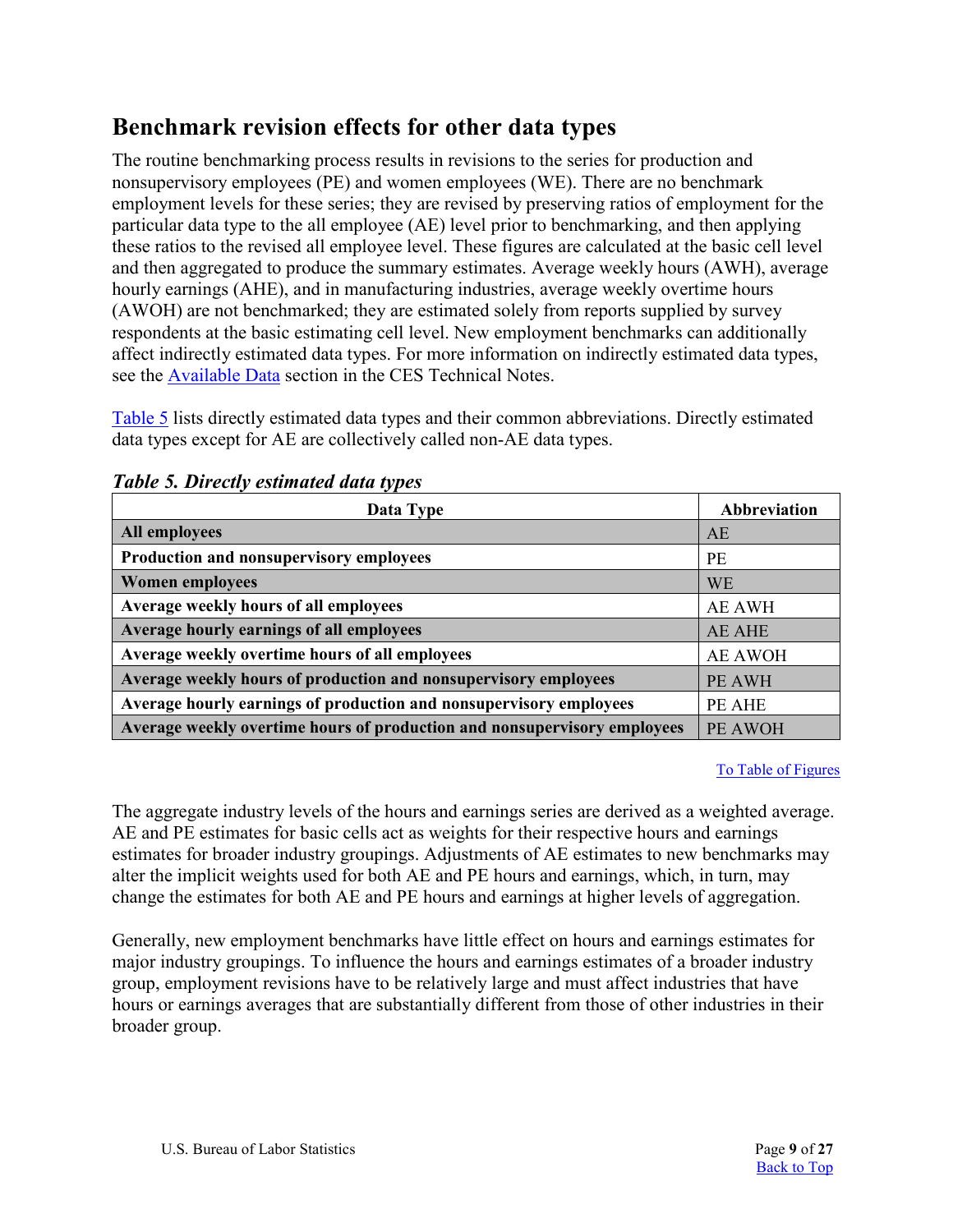[Table 6](#page-10-0) and [table 7](#page-11-0) provide information on the not seasonally adjusted levels of major industry sector hours and earnings series resulting from the March 2018 benchmark. At the total private level, there was no change in average weekly hours estimates for both AE and PE from the previously published level. Total private average hourly earnings increased by 4 cents for AE and increased by 3 cents for PE from the previously published level.

Benchmark effects on hours and earnings for more detailed industries can be found at <www.bls.gov/ces/publications/benchmark/cesbmart18-tables.htm>.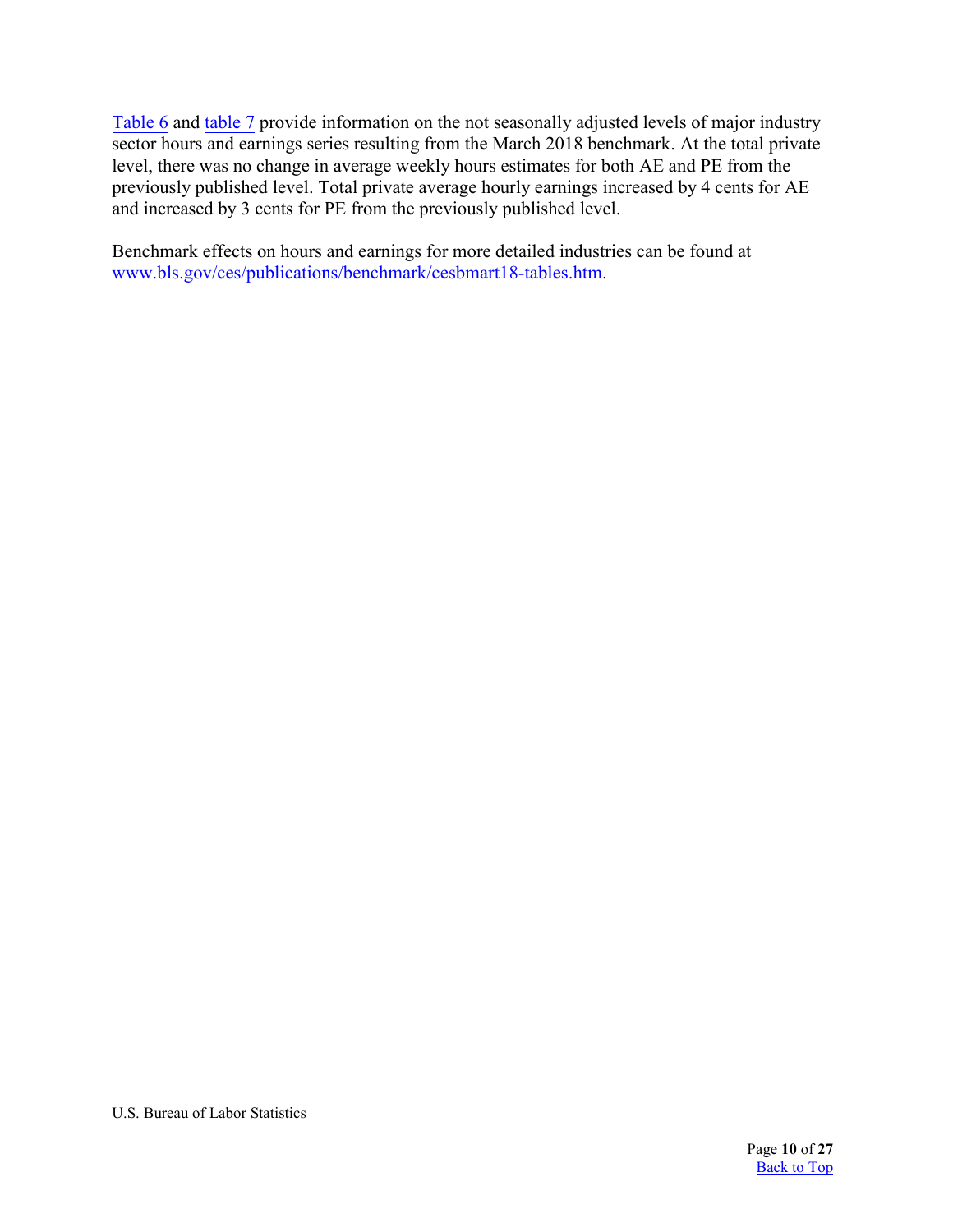<span id="page-10-0"></span>

| <b>CES Industry</b> | , ,                                       |                                                            | <b>Average Weekly Hours</b> |                   |                          | <b>Average Hourly Earnings</b> |                   |
|---------------------|-------------------------------------------|------------------------------------------------------------|-----------------------------|-------------------|--------------------------|--------------------------------|-------------------|
| Code                | <b>CES Industry Title</b>                 | Estimated $\mathbf{\mathbf{\mathbf{\mathbf{\mathbf{u}}}}}$ | <b>Revised</b>              | <b>Difference</b> | Estimated <sup>(1)</sup> | <b>Revised</b>                 | <b>Difference</b> |
| 05-000000           | <b>Total private</b>                      | 34.3                                                       | 34.3                        | 0.0               | \$26.83                  | \$26.87                        | \$0.04            |
| 06-000000           | Goods-producing                           | 40.2                                                       | 40.2                        | 0.                | 27.97                    | 27.99                          | .02               |
| 08-000000           | <b>Private service-providing</b>          | 33.1                                                       | 33.1                        | 0.                | 26.57                    | 26.61                          | .04               |
| 10-000000           | <b>Mining and logging</b>                 | 45.2                                                       | 45.2                        | 0.                | 32.79                    | 32.68                          | $-.11$            |
| 20-000000           | <b>Construction</b>                       | 38.7                                                       | 38.7                        | 0.                | 29.50                    | 29.52                          | .02               |
| 30-000000           | <b>Manufacturing</b>                      | 40.8                                                       | 40.8                        | 0.                | 26.87                    | 26.90                          | .03               |
| 31-000000           | Durable goods                             | 41.3                                                       | 41.3                        | $\overline{0}$ .  | 28.12                    | 28.15                          | .03               |
| 32-000000           | Nondurable goods                          | 40.0                                                       | 40.0                        | 0.                | 24.71                    | 24.73                          | .02               |
| 40-000000           | Trade, transportation, and utilities      | 34.2                                                       | 34.2                        | $\overline{0}$ .  | 23.07                    | 23.06                          | $-.01$            |
| 41-420000           | <b>Wholesale trade</b>                    | 38.7                                                       | 38.7                        | 0.                | 30.01                    | 29.96                          | $-.05$            |
| 42-000000           | <b>Retail trade</b>                       | 30.8                                                       | 30.8                        | 0.                | 18.47                    | 18.47                          | .00               |
| 43-000000           | <b>Transportation and warehousing</b>     | 38.4                                                       | 38.6                        | $\overline{2}$    | 24.30                    | 24.25                          | $-.05$            |
| 44-220000           | <b>Utilities</b>                          | 42.0                                                       | 42.1                        |                   | 40.44                    | 40.45                          | .01               |
| 50-000000           | <b>Information</b>                        | 35.7                                                       | 35.7                        | $\overline{0}$ .  | 38.97                    | 39.13                          | .16               |
| 55-000000           | <b>Financial activities</b>               | 37.3                                                       | 37.2                        | $-1$              | 34.32                    | 34.31                          | $-.01$            |
| 60-000000           | <b>Professional and business services</b> | 35.9                                                       | 35.9                        | 0.                | 32.26                    | 32.33                          | .07               |
| 65-000000           | <b>Education and health services</b>      | 32.8                                                       | 32.7                        | $-1$              | 26.79                    | 26.85                          | .06               |
| 70-000000           | Leisure and hospitality                   | 26.0                                                       | 26.0                        | 0.                | 15.87                    | 15.88                          | .01               |
| 80-000000           | <b>Other services</b>                     | 31.5                                                       | 31.5                        | $\overline{0}$    | 24.41                    | 24.59                          | .18               |

*Table 6. Effect of March 2018 benchmark revisions to all employees average weekly hours and average hourly earnings estimates, major industry sectors* 

#### **Footnotes**

<span id="page-10-1"></span>(1) With the 2018 benchmark, CES reconstructed several series. The effects of these reconstructions are included in this table. For more information, see the [Reconstructions](#page-14-2) section in the 2018 CES Benchmark Article.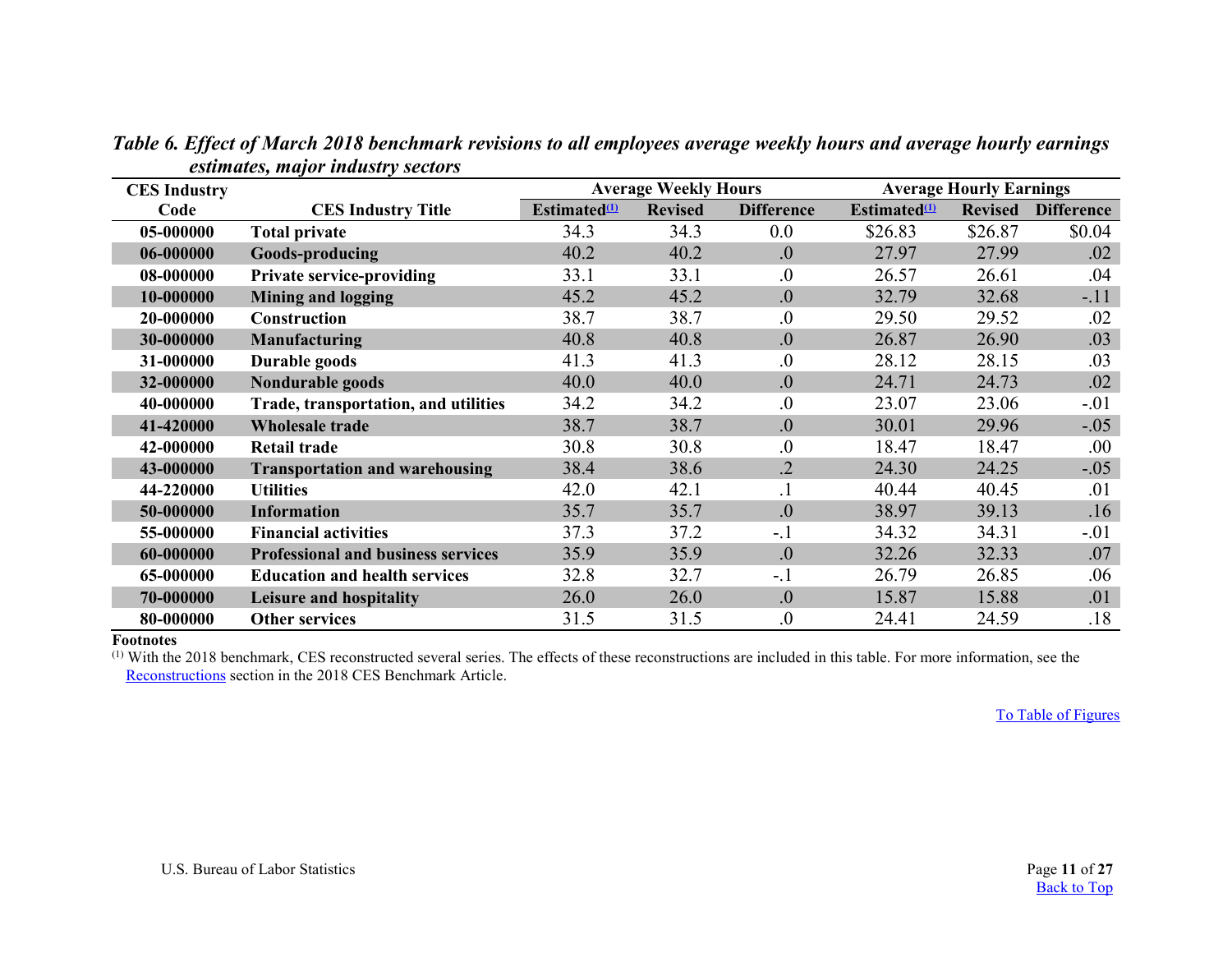|                          |                                           |                                 | <b>Average Weekly Hours</b> |                   |                          | <b>Average Hourly Earnings</b> |                   |
|--------------------------|-------------------------------------------|---------------------------------|-----------------------------|-------------------|--------------------------|--------------------------------|-------------------|
| <b>CES Industry Code</b> | <b>CES Industry Title</b>                 | <b>Estimated</b> <sup>(1)</sup> | <b>Revised</b>              | <b>Difference</b> | Estimated <sup>(1)</sup> | <b>Revised</b>                 | <b>Difference</b> |
| 05-000000                | <b>Total private</b>                      | 33.5                            | 33.5                        | 0.0               | \$22.48                  | \$22.51                        | \$0.03            |
| 06-000000                | Goods-producing                           | 41.2                            | 41.2                        | $\overline{0}$ .  | 23.63                    | 23.66                          | .03               |
| 08-000000                | <b>Private service-providing</b>          | 32.2                            | 32.2                        | $\overline{0}$ .  | 22.23                    | 22.26                          | .03               |
| 10-000000                | <b>Mining and logging</b>                 | 46.5                            | 46.4                        | $-.1$             | 28.05                    | 27.99                          | $-.06$            |
| 20-000000                | Construction                              | 39.2                            | 39.3                        | $\cdot$           | 27.29                    | 27.32                          | .03               |
| 30-000000                | <b>Manufacturing</b>                      | 42.0                            | 42.0                        | $\overline{0}$ .  | 21.36                    | 21.39                          | .03               |
| 31-000000                | Durable goods                             | 42.5                            | 42.5                        | $\overline{0}$ .  | 22.27                    | 22.30                          | .03               |
| 32-000000                | Nondurable goods                          | 41.3                            | 41.3                        | 0.                | 19.89                    | 19.89                          | .00.              |
| 40-000000                | Trade, transportation, and utilities      | 33.6                            | 33.6                        | $\overline{0}$ .  | 19.65                    | 19.65                          | .00               |
| 41-420000                | <b>Wholesale trade</b>                    | 38.7                            | 38.7                        | 0.                | 24.61                    | 24.58                          | $-.03$            |
| 42-000000                | <b>Retail trade</b>                       | 30.0                            | 30.0                        | $\overline{0}$ .  | 15.69                    | 15.69                          | .00               |
| 43-000000                | <b>Transportation and warehousing</b>     | 37.8                            | 38.0                        | $\cdot$ .2        | 21.76                    | 21.71                          | $-.05$            |
| 44-220000                | <b>Utilities</b>                          | 42.7                            | 42.7                        | $\overline{0}$ .  | 36.97                    | 36.99                          | .02               |
| 50-000000                | <b>Information</b>                        | 35.5                            | 35.5                        | $\overline{0}$ .  | 31.26                    | 31.35                          | .09               |
| 55-000000                | <b>Financial activities</b>               | 36.6                            | 36.6                        | $\overline{0}$ .  | 26.89                    | 26.88                          | $-.01$            |
| 60-000000                | <b>Professional and business services</b> | 35.0                            | 35.1                        | $\cdot$           | 26.57                    | 26.61                          | .04               |
| 65-000000                | <b>Education and health services</b>      | 32.1                            | 32.0                        | $-.1$             | 23.43                    | 23.47                          | .04               |
| 70-000000                | Leisure and hospitality                   | 24.8                            | 24.8                        | $\overline{0}$ .  | 13.74                    | 13.74                          | .00.              |
| 80-000000                | <b>Other services</b>                     | 30.5                            | 30.5                        | $\overline{0}$ .  | 20.62                    | 20.79                          | .17               |

*Table 7. Effect of March 2018 benchmark revisions to production and nonsupervisory employees average weekly hours and average hourly earnings estimates, major industry sectors* 

<span id="page-11-0"></span>**Footnotes**

<span id="page-11-1"></span>(1) With the 2018 benchmark, CES reconstructed several series. The effects of these reconstructions are included in this table. For more information, see the [Reconstructions](#page-14-2) section in the 2018 CES Benchmark Article.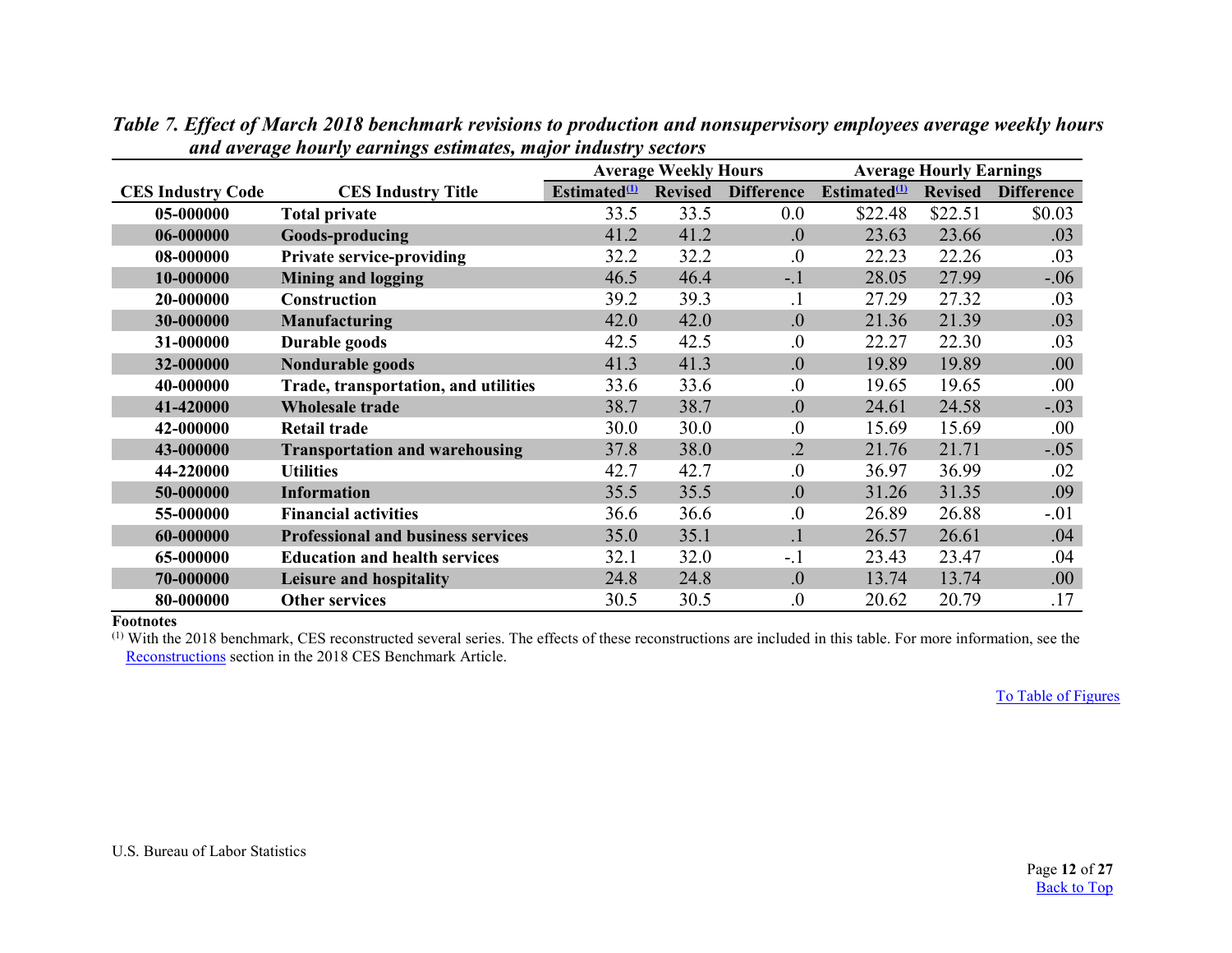# <span id="page-12-0"></span>**Revisions to net birth/death**

The CES sample alone is not sufficient for estimating the total nonfarm employment level because each month new firms generate employment that cannot be captured through the sample. There is an unavoidable lag between a firm opening for business and its appearance on the CES sample frame. The sample frame is built from Unemployment Insurance (UI) quarterly tax records. These records cover virtually all U.S. employers and include business births, but they only become available for updating the CES sampling frame 7 to 9 months after the reference month. After the births appear on the frame, there is also time required for sampling, contacting, and soliciting cooperation from the firm, and verifying the initial data provided. In practice, BLS cannot sample and begin to collect data from new firms until they are at least a year old.

BLS has researched both sample-based and model-based approaches to measuring birth/death units that have not yet appeared on the UI universe frame. The research demonstrated that sampling for births was not feasible in the very short CES production timeframes, so the Bureau uses a model-based approach to account for this employment. This model incorporates two components; the first component is an indirect imputation for business deaths and the second component is an Autoregressive Integrated Moving Average (ARIMA) time series model designed to estimate the net birth/death employment not accounted for by the imputation from the first component. More information on the CES birth/death model is available in the [Birth/Death Model](https://www.bls.gov/web/empsit/cestn.htm#section6c) section of the CES Technical Notes.

# <span id="page-12-1"></span>**Forecasted vs. actual net birth/death**

Only error from the second component is directly measurable. Error from this component is measured by comparing the actual net of births and deaths with the model-based forecast that was used in the CES sample-based estimates. Most recently, the data from April 2017 to March 2018 can be measured. As [table 8](#page-12-2) shows, the actual net birth/death for April 2017 to March 2018 was approximately 65,000 below the forecasted amount used in the CES monthly estimates for the same period.

|                     |     | 2017  |     |       |       |       |             |       | 2018       |        |     |       |              |
|---------------------|-----|-------|-----|-------|-------|-------|-------------|-------|------------|--------|-----|-------|--------------|
|                     | Apr | May   | Jun | Jul   | Aug   |       | Sep Oct Nov |       | <b>Dec</b> | Jan    | Feb | Mar   | <b>Total</b> |
| <b>Actual Net</b>   |     |       |     |       |       |       |             |       |            |        |     |       |              |
| <b>Birth/Death</b>  | 281 | 204   | 124 | 140   | 91    | -61   | 279         | $-24$ | $-45$      | -149   | 157 | 42    | 1.039        |
| <b>Forecast Net</b> |     |       |     |       |       |       |             |       |            |        |     |       |              |
| <b>Birth/Death</b>  | 264 | 232   | 110 | 200   | 115   | $-41$ | 247         | 8     | $-23$      | $-198$ | 125 | 65    | 1,104        |
| <b>Difference</b>   | 17  | $-28$ | 14  | $-60$ | $-24$ | $-20$ | 32          | $-32$ | $-22$      | 49     | 32  | $-23$ | $-65$        |
| <b>Cumulative</b>   |     |       |     |       |       | -     |             |       |            |        |     |       |              |
| <b>Difference</b>   | 17  | $-11$ | 3   | $-57$ | -81   | 101   | -69         | 101   | $-123$     | $-74$  | -42 | -65   |              |

<span id="page-12-2"></span>*Table 8. Differences between forecasted and actual net birth/death, total private employment, April 2017-March 2018 (in thousands)*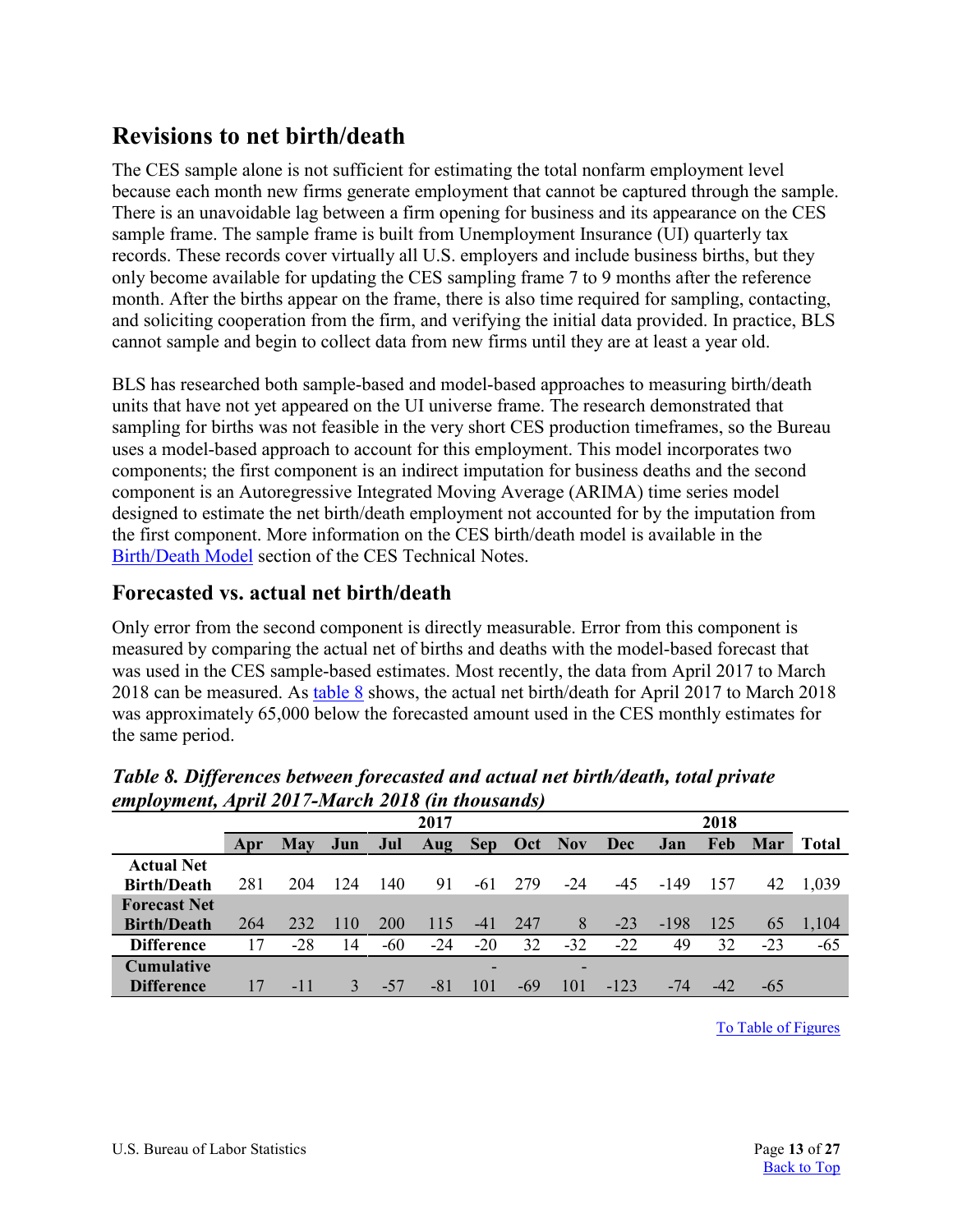## **Net birth/death adjustments to the post-benchmark period**

From April 2018 to December 2018, also known as the post-benchmark period, estimates were recalculated for each month based primarily on new benchmark levels and new net birth/death forecasts. Net birth/death forecasts were revised to incorporate information from the most recent year of universe employment counts. [Table 9](#page-13-1) shows the net birth/death values for the supersectors over the post-benchmark period. From April 2018 to December 2018, the net birth/death model cumulatively added 1,055,000, compared with 963,000 in the previously published April 2018 to December 2018 employment estimates.

<span id="page-13-0"></span>

|                                        |                                           |          |                |                |                |          |                |          |                |                | <b>Cumulative</b> |
|----------------------------------------|-------------------------------------------|----------|----------------|----------------|----------------|----------|----------------|----------|----------------|----------------|-------------------|
| <b>CES Industry Code</b>               | <b>CES Industry Title</b>                 | Apr      | May            | Jun            | Jul            | Aug      | Sep            | Oct      | Nov.           | <b>Dec</b>     | <b>Total</b>      |
| 10-000000                              | <b>Mining and logging</b>                 | $\theta$ |                |                |                |          | $\Omega$       |          | $\theta$       | $\theta$       |                   |
| 20-000000                              | <b>Construction</b>                       | 35       | 39             | 23             | 12             | 10       | 4              | 22       | $-9$           | $-13$          | 123               |
| 30-000000                              | <b>Manufacturing</b>                      | 0        |                | 6              | $-1$           | 3        | $\overline{3}$ | 5        | 2              | $\overline{2}$ | 27                |
| 40-000000                              | Trade, transportation, and utilities      |          | 22             | 7              | 8              | 16       | 11             | 37       | 10             |                | 122               |
| $41 - 42000000$                        | <b>Wholesale trade</b>                    | $-3$     | $\overline{4}$ | $-1$           | $-2$           |          | $-2$           | 6        | $\overline{2}$ |                |                   |
| $42 - 00000000000$                     | Retail trade                              | 6        | 13             | 5              | 8              | 9        |                | 20       | $\overline{2}$ | $\Omega$       | 70                |
| $43 - 00000000000$                     | <b>Transportation and warehousing</b>     |          | 5              | $\overline{3}$ | $\overline{2}$ |          | 6              |          | 6              |                | 45                |
| $44 - 22000000$                        | <b>Utilities</b>                          |          | $\Omega$       | $\overline{0}$ | $\Omega$       | $\Omega$ | $\theta$       | $\theta$ | $\theta$       |                | $\Omega$          |
| 50-000000                              | <b>Information</b>                        |          | 6              | $\overline{0}$ | 6              |          | $-3$           | 9        | $\overline{4}$ | - 11           | 30                |
| 55-000000                              | <b>Financial activities</b>               |          | 6              |                | 6              | 4        | $-4$           | 21       |                |                | 46                |
| 60-000000                              | <b>Professional and business services</b> | 97       | 22             | $-4$           | 40             | 22       | $-23$          | 97       |                | $-26$          | 226               |
| 65-000000                              | <b>Education and health services</b>      | 40       | 16             | $-20$          | 28             | 17       | $-2$           | 62       | 10             | $-7$           | 144               |
| 70-000000                              | Leisure and hospitality                   | 79       | 88             | 92             | 73             | 23       | $-44$          | 11       | $-23$          | $\Omega$       | 299               |
| 80-000000                              | <b>Other services</b>                     | 13       | 8              | 6              | $-2$           | 4        | $-3$           | 10       | $-1$           | $-2$           | 33                |
| Total private net birth/death forecast |                                           | 275      | 215            | 112            | 171            | 105      | $-61$          | 275      | $-5$           | $-32$          | 1,055             |

### <span id="page-13-1"></span>*Table 9. Net birth/death forecasts by industry supersector, April to December 2018 (in thousands)*

<span id="page-13-3"></span>**Footnote**

<span id="page-13-2"></span>(1) Indented series are part of trade, transportation, and utilities.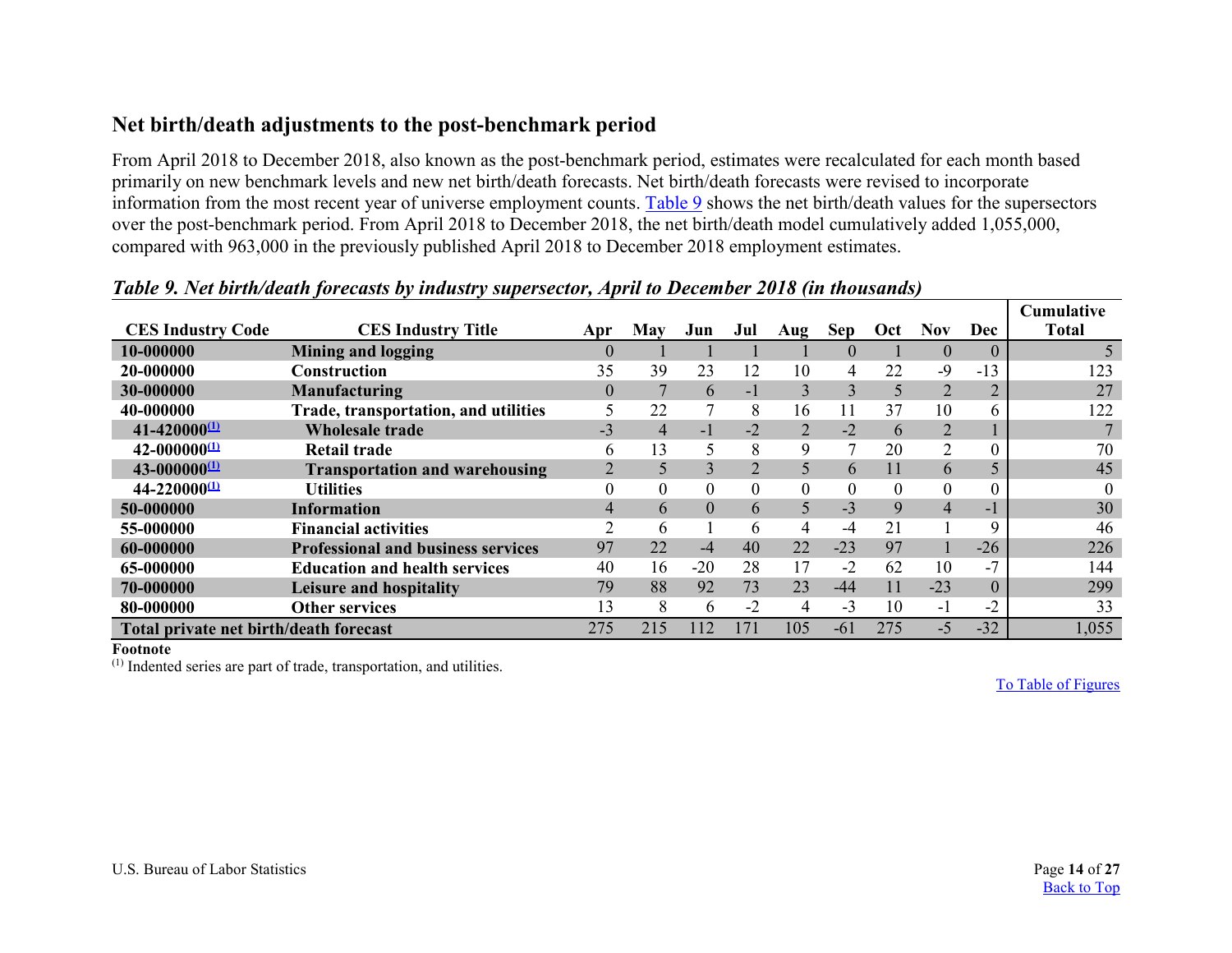# <span id="page-14-2"></span><span id="page-14-0"></span>**Reconstructions**

In addition to the regular benchmark revisions, CES employment, hours, and earnings estimates are sometimes reconstructed in order to avoid series breaks and to provide users with continuous, comparable employment time series suitable for economic analysis. Reconstructions may be necessary to correct processing errors, reporting errors, changes in scope, or to address other issues that may cause breaks in CES time series that are not economic in nature. The reconstructions that were incorporated with this year's annual benchmark are described below.

# <span id="page-14-1"></span>**Wholesale trade recoding**

During processing for the 2018 benchmark, a QCEW recoding effort for the first quarter of 2018 moved a significant amount of employment out of NAICS 425120. For CES purposes, this resulted in about 336,000 in employment in wholesale trade agents and brokers (41-425120) moving into other series within the wholesale trade, retail trade, transportation and warehousing, and professional and business services major industry sectors. This amounted to approximately 38.8 percent of the previously published March 2018 employment level of wholesale trade agents and brokers. Affected basic series were reconstructed for their entire histories, generally back to January 1990. Series for AE, PE, WE, PE AWH, and PE AHE were reconstructed back to January 1990 for all affected basic and independent series. AE AWH and AE AHE were reconstructed back to the start of those data types, March of 2006. A complete list of affected basic and independent series is available in [exhibit 1.](#page-15-0) Basic series are those at the most detailed industry level that get aggregated into other series levels; independent series are detailed series estimated independently of aggregation. For more information about CES aggregation procedures, see the [Aggregation Procedures](http://www.bls.gov/web/empsit/cestn.htm#section6d) section in the CES Technical Notes.

Some of the changes associated with the recoding of NAICS 425120 affected levels of NAICS detail not published by CES; therefore, only cases where CES industries were affected are discussed in detail here. Reconstructions were applied to not seasonally adjusted CES data.

### **Basic-level reconstruction methods**

The reconstruction of data from wholesale trade agents and brokers redistributes a single NAICS (425120) that made up the entire CES industry wholesale trade agents and brokers (41-425120) to many NAICS that span industries in the CES major industry sectors wholesale trade, retail trade, transportation and warehousing, and professional and business services. Employment in wholesale trade agents and brokers was split into 69 basic series, including the portion that remained in the original series, and 6 independent series.

Ratios of employment moving out of wholesale trade agents and brokers and into other basiclevel CES series were created from QCEW data for March 2018 and used to reconstruct each series. Ratios were held constant and applied to each monthly CES employment estimate for the entire history of the series, usually back to 1990, to determine the amount of employment moving from wholesale trade agents and brokers to a different CES industry. Average weekly hours and average hourly earnings were recalculated by applying the same ratios to the amount of old total hours and old total payroll to move the correct amount of hours or earnings into the new CES industry. Total hours and total earnings summed for the new industries were then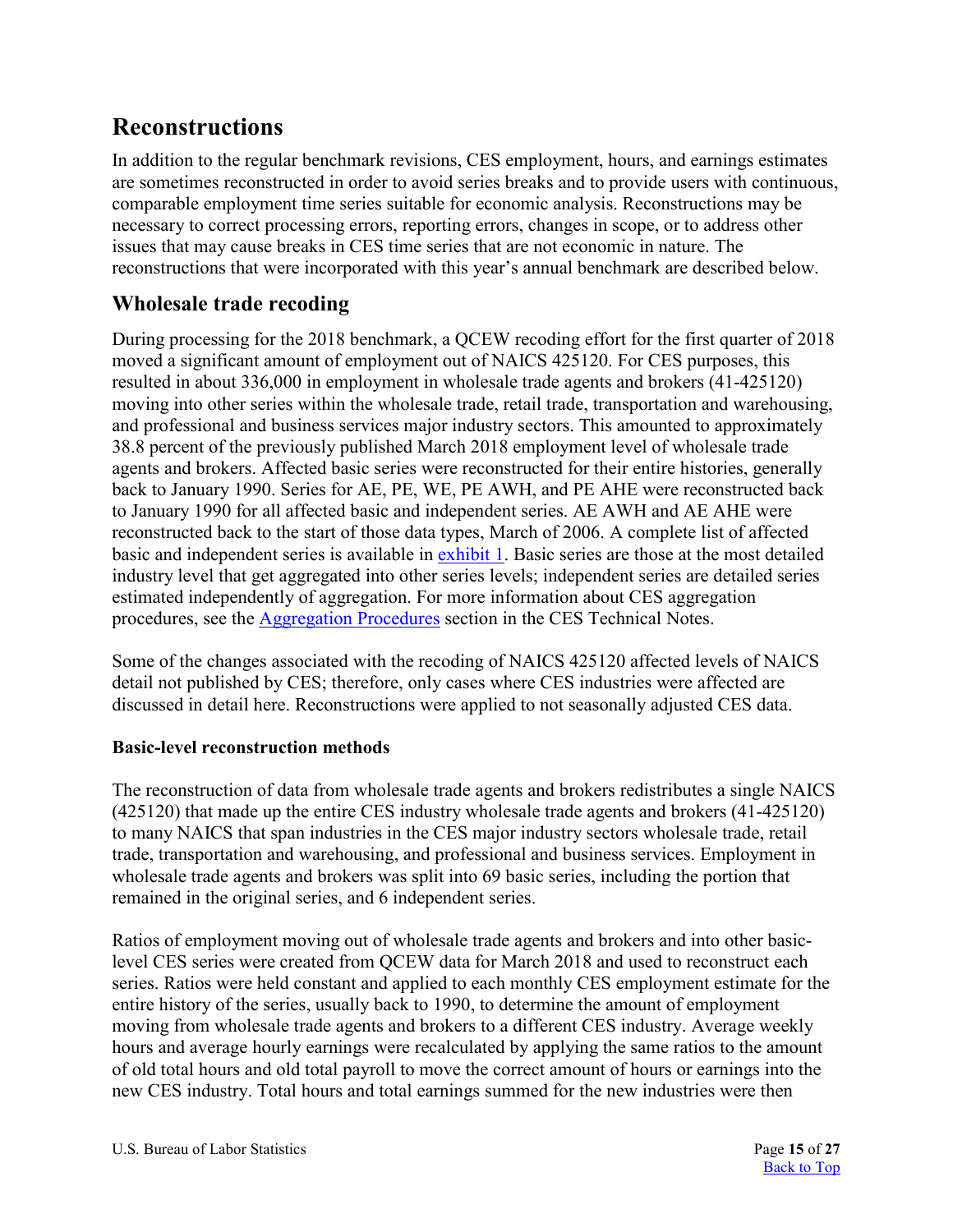averaged using the new employment levels. More information about the calculation of CES employment, hours, and earnings estimates is available in the CES Technical Notes under [Estimation Methods.](https://www.bls.gov/web/empsit/cestn.htm#section6)

[Exhibit 1](#page-15-0) shows the ratios that were applied to 41-425120 to calculate proportions of employment, total hours, and total earnings moving to other series. AE series are sometimes published at a more detailed level than non-AE series. Furthermore, aggregate-level series for AE may be basic series for non-AE datatypes, as noted in [exhibit 1.](#page-15-0)

| <b>CES Industry</b><br>Code | <b>CES Industry Title</b>                           | AE<br>Ratio $\mathbf{\Omega}$ | <b>Non-AE</b><br>Ratio $\frac{1}{2}$ |
|-----------------------------|-----------------------------------------------------|-------------------------------|--------------------------------------|
| 41-423100                   | Motor vehicles and parts                            | 1.0                           | 1.0                                  |
| 41-423110                   | Motor vehicles                                      | 0.5                           | 0.5                                  |
| 41-423120                   | New motor vehicle parts                             | 0.4                           | 0.4                                  |
| 41-423200                   | Furniture and furnishings                           | (2)                           | 0.3                                  |
| 41-423210                   | Furniture                                           | 0.1                           | (3)                                  |
| 41-423220                   | Home furnishings                                    | 0.2                           | (3)                                  |
| 41-423310                   | Lumber and wood                                     | 0.4                           | 0.4                                  |
| 41-423320                   | Masonry materials                                   | 0.2                           | 0.2                                  |
| 41-423390                   | Roofing, siding, and other construction materials   | 0.5                           | 0.5                                  |
| 41-423420                   | Office equipment                                    | 0.2                           | 0.2                                  |
| 41-423430                   | Computer and software                               | 1.2                           | 1.2                                  |
| 41-423450                   | Medical equipment                                   | 4.3                           | 4.3                                  |
| 41-423490                   | Miscellaneous professional and commercial equipment | 1.1                           | 1.1                                  |
| 41-423500                   | Metals and minerals                                 | 1.0                           | 1.0                                  |
| 41-423610                   | Electrical equipment and wiring                     | 1.1                           | 1.1                                  |
| 41-423690                   | Electric appliances and other electronic parts      | 1.5                           | 1.5                                  |
| 41-423710                   | Hardware                                            | 0.4                           | 0.4                                  |
| 41-423720                   | Plumbing equipment                                  | 0.3                           | 0.3                                  |
| 41-423740                   | HVAC and refrigeration equipment                    | 0.4                           | 0.4                                  |
| 41-423810                   | Construction equipment                              | 0.1                           | 0.1                                  |
| 41-423820                   | Farm and garden equipment                           | 0.2                           | 0.2                                  |
| 41-423830                   | Industrial machinery                                | 1.8                           | 1.8                                  |
| 41-423840                   | Industrial supplies                                 | 0.3                           | 0.3                                  |
| 41-423850                   | Service establishment equipment                     | 0.1                           | 0.1                                  |
| 41-423860                   | Other transportation goods                          | 0.3                           | 0.3                                  |
| 41-423910                   | Sporting goods                                      | 0.1                           | 0.1                                  |
| 41-423940                   | Jewelry                                             | 0.1                           | 0.1                                  |
| 41-423990                   | Toy, hobby, and other durable goods                 | 0.7                           | 0.7                                  |
| 41-424120                   | Printing and writing paper and office supplies      | 0.7                           | 0.7                                  |
| 41-424130                   | Industrial paper                                    | 0.6                           | 0.6                                  |

<span id="page-15-0"></span>*Exhibit 1. Ratios used to move employment out of wholesale trade agents and brokers and into other industries*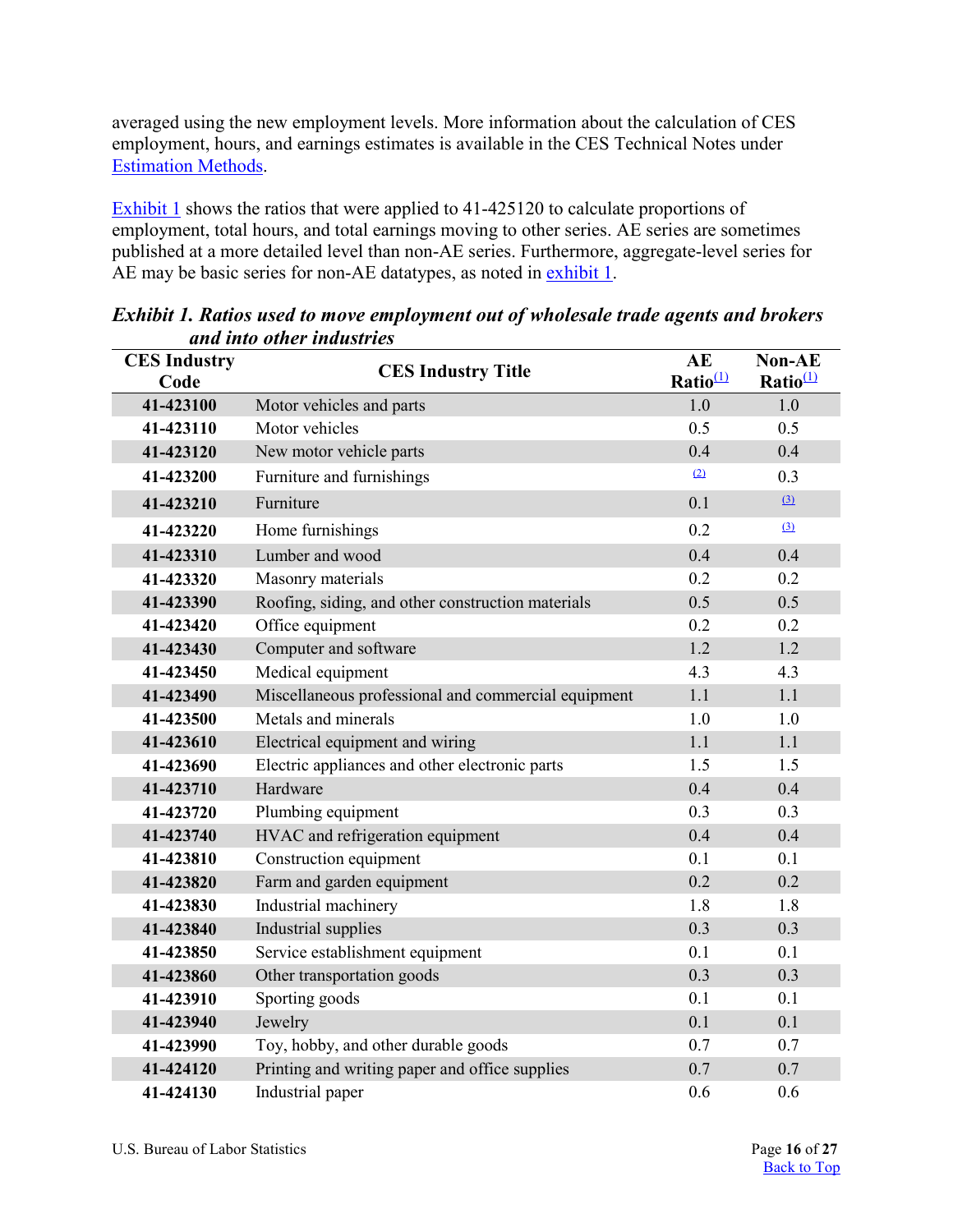| 41-424200 | Druggists' goods                                                       | 3.8 | 3.8             |
|-----------|------------------------------------------------------------------------|-----|-----------------|
| 41-424300 | Apparel and piece goods                                                | 0.5 | 0.5             |
| 41-424330 | Women's and children's clothing                                        | 0.2 | $\Omega$        |
| 41-424400 | Grocery and related products                                           | 2.9 | 2.9             |
| 41-424410 | General line grocery                                                   | 0.5 | 0.5             |
| 41-424480 | Fruits and vegetables                                                  | 0.1 | 0.1             |
| 41-424500 | Farm product raw materials                                             | 0.1 | 0.1             |
| 41-424510 | Grains and field beans                                                 | (4) | $\triangle$     |
| 41-424600 | Chemicals                                                              | 1.7 | 1.7             |
| 41-424700 | Petroleum                                                              | 0.7 | 0.7             |
| 41-424800 | Alcoholic beverages                                                    | (2) | 0.4             |
| 41-424810 | Beer and ale                                                           | 0.2 | $\Omega$        |
| 41-424820 | Wine and spirits                                                       | 0.2 | $\Omega$        |
| 41-424900 | Miscellaneous nondurable goods                                         | (2) | 1.3             |
| 41-424910 | Farm supplies                                                          | 0.3 | 0.3             |
| 41-424920 | Books and periodicals                                                  | 0.2 | (3)             |
| 41-424930 | Nursery stock and florists' supplies                                   | 0.1 | 0.1             |
| 41-424990 | All other nondurable goods wholesalers                                 | 0.7 | (3)             |
| 42-443142 | Electronics stores                                                     | 0.1 | 0.1             |
| 42-444100 | Building material and supplies dealers                                 | (2) | 0.1             |
| 42-444130 | Hardware stores                                                        | 0.1 | 0.1             |
| 42-444190 | Other building material dealers                                        | 0.1 | (3)             |
| 42-454100 | Electronic shopping and mail-order houses                              | 0.4 | 0.4             |
| 42-454390 | Other direct selling establishments                                    | 0.2 | 0.2             |
| 43-484230 | Other specialized trucking, long-distance                              | 0.1 | 0.1             |
| 43-493110 | General warehousing and storage                                        | 0.5 | 0.5             |
| 43-493120 | Refrigerated warehousing and storage                                   | 0.1 | 0.1             |
| 60-541200 | Accounting and bookkeeping services                                    | (2) | 0.1             |
| 60-541214 | Payroll services                                                       | 0.1 | 0.1             |
| 60-541340 | Engineering and drafting services                                      | 0.1 | 0.1             |
| 60-541511 | Custom computer programming services                                   | 0.4 | 0.4             |
| 60-541512 | Computer systems design services                                       | 0.4 | 0.4             |
| 60-541519 | Other computer-related services                                        | 0.1 | 0.1             |
| 60-541600 | Management and technical consulting services                           | (2) | 4.1             |
| 60-541610 | Management consulting services                                         | (2) | 4.1             |
| 60-541611 | Administrative management consulting services                          | 0.1 | 0.1             |
| 60-541613 | Marketing consulting services                                          | 3.9 | 3.9             |
| 60-541614 | Process and logistics consulting services                              | 0.2 | 0.2             |
| 60-541690 | Other technical consulting services                                    | (4) | $\underline{4}$ |
| 60-541714 | Research and development in biotechnology, except<br>nanobiotechnology | 0.1 | 0.1             |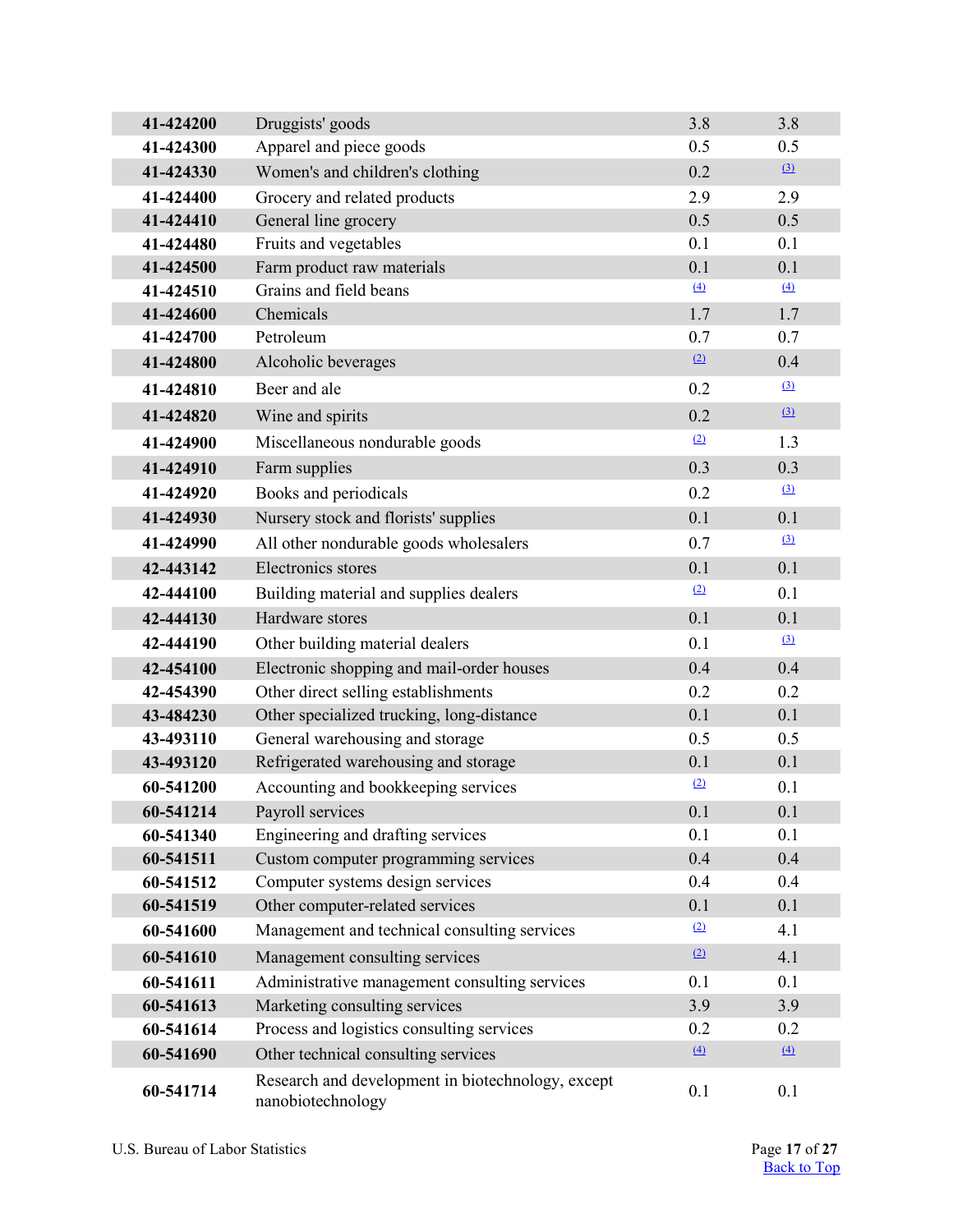| 60-541715 | Research and development in the physical, engineering,<br>and life sciences, except nanotechnology and<br>biotechnology | 0.2 | 0.2 |
|-----------|-------------------------------------------------------------------------------------------------------------------------|-----|-----|
| 60-541800 | Advertising and related services                                                                                        | (2) | 0.3 |
| 60-541840 | Media buying agencies and media representatives                                                                         | (4) | (4) |
| 60-541890 | Advertising material distribution and other advertising<br>services                                                     | 0.2 | 0.2 |
| 60-541990 | Miscellaneous professional and technical services                                                                       | 0.1 | 0.1 |
| 60-551114 | Managing offices                                                                                                        | 0.7 | 0.7 |
| 60-561310 | Employment placement agencies and executive search<br>services                                                          | (2) | 0.1 |
| 60-561311 | Employment placement agencies                                                                                           | 0.1 | (3) |
| 60-561320 | Temporary help services                                                                                                 | 0.1 | 0.1 |
| 60-561400 | Business support services                                                                                               | (2) | 0.3 |
| 60-561410 | Document preparation services                                                                                           | 0.1 | 0.1 |
| 60-561420 | Telephone call centers                                                                                                  | (2) | 0.2 |
| 60-561422 | Telemarketing bureaus                                                                                                   | 0.2 | (3) |
| 60-561620 | Security systems services                                                                                               | 0.1 | 0.1 |
| 60-561990 | All other support services                                                                                              | 0.2 | 0.2 |

<span id="page-17-0"></span>**Footnotes**

(1) Ratios will not sum to 100.0 because of the inclusion of independent series.

<span id="page-17-1"></span>(2) Calculated at more detailed level for AE.

<span id="page-17-2"></span>(3) Calculated at less detailed level than AE.

<span id="page-17-3"></span>(4) Less than 0.05 percent.

#### [To Table of Figures](#page-26-0)

#### **Aggregate-level reconstruction effects**

Reconstructed basic series were summed to aggregate levels using the normal CES aggregation methods (see the [Aggregation Procedures](https://www.bls.gov/web/empsit/cestn.htm#section6d) section in the CES Technical Notes), and, consequently, unadjusted aggregate employment series are subject to change from the detailed aggregate series to the major industry sector levels for trade, transportation, and utilities and professional and business services. Hours and earnings series are subject to change from detailed aggregate series to aggregate major industry sectors for private service-providing, serviceproviding, total private, and total nonfarm. Not seasonally adjusted employment for private service-providing, service-providing, total private, and total nonfarm are unaffected.

#### **Reconstruction methods for series that go back further than 1990**

For industries that have series with earlier data than January 1990, ratios at the major industry level were created from summed reconstructed data and the originally published estimates. These pre-1990 ratios were calculated for employment and total earnings using January 1990 data for all series in [exhibit 2](#page-18-1) and applied to the pre-1990 histories for these series. Pre-1990 PE AWH did not change, but the historical PE AWH data was used to calculate PE AHE changes for pre-1990 data, which had minor changes between 1 and -2 cents for some months.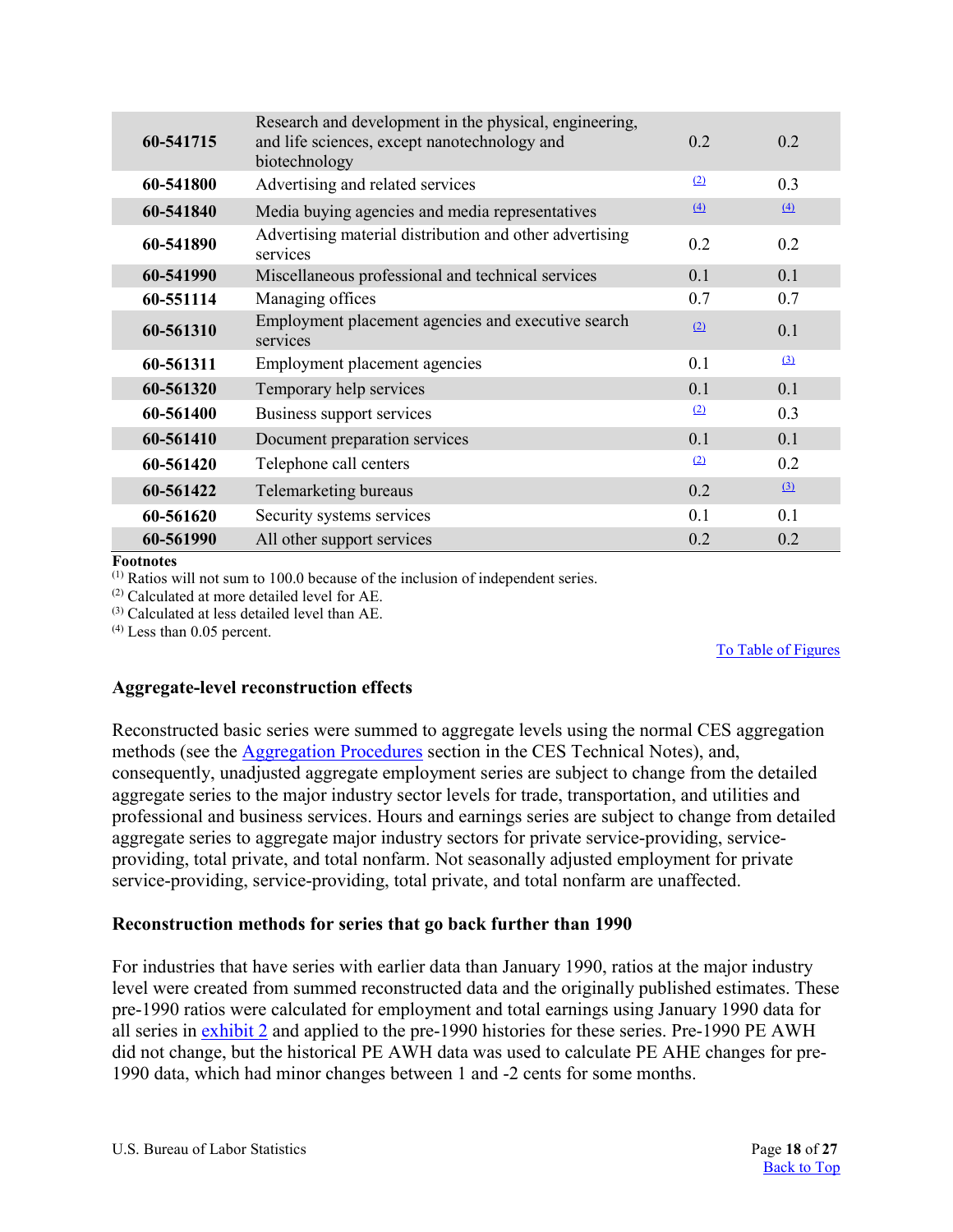|                     | ugenis unu vi vici s                 |      |      |            |            |      |
|---------------------|--------------------------------------|------|------|------------|------------|------|
| <b>CES Industry</b> |                                      |      |      | PE         | PE         |      |
| Code                | <b>CES Industry Title</b>            | АE   | PE   | <b>AWH</b> | <b>AHE</b> | WE   |
| 40-000000           | Trade, transportation, and utilities | 1939 | 1964 | 1964       | 1964       | 1964 |
| 41-420000           | Wholesale trade                      | 1939 | 1972 | 1972       | 1972       | 1972 |
| 42-000000           | Retail trade                         | 1939 | 1972 | 1972       | 1972       | 1972 |
| 43-000000           | Transportation and warehousing       | 1972 | 1972 | 1972       | 1972       | 1972 |
| 60-000000           | Professional and business services   | 1939 | 1964 | 1964       | 1964       | 1964 |
| 60-561300           | <b>Employment services</b>           | 1985 | 1990 | 1990       | 1990       | 1990 |

<span id="page-18-1"></span>*Exhibit 2. Start years of pre-1990 industries affected by recoding wholesale trade agents and brokers* 

[To Table of Figures](#page-26-0)

#### **Seasonal adjustment in reconstructed series**

For all series affected by the redistribution of employment, hours, and earnings from wholesale trade agents and brokers into other industries, the corresponding seasonally adjusted series were also subject to change for the entirety of their histories. Aggregate industries as well as component series used as indirect seasonal adjustment are also subject to change, up to and including total private and total nonfarm. More information about seasonal adjustment of CES series is available in the CES Technical Notes under [Seasonal Adjustment.](https://www.bls.gov/web/empsit/cestn.htm#section6e)

### <span id="page-18-0"></span>**Ownership change in state government**

A reclassification of some employers from state to private ownership caused a shift in employment of about 17,000 from the CES series other state government (90-922999) into services for the elderly and persons with disabilities (65-624120). This shift amounted to approximately 3.5 percent of the previously published March 2018 employment level of other state government. The change occurred in January 2018, necessitating a reconstruction of 3 months of CES data for January, February, and March of 2018. [Exhibit 3](#page-18-2) lists data types affected by the change in ownership. Changes include AE, PE, and WE in services for the elderly and persons with disabilities and AE and WE in other state government. Hours and earnings are not applicable for government series, so the hours and earnings for services for the elderly and persons with disabilities were not affected by the change at the most detailed industry level. Changes to employment at the most detailed level, however, can affect the hours and earnings at aggregate levels.

| <b>CES Industry</b> |                                                           | Data Type(s)    |                               |
|---------------------|-----------------------------------------------------------|-----------------|-------------------------------|
| Code                | <b>CES Industry Title</b>                                 | <b>Involved</b> | Time Span                     |
| 65-624120           | Services for the elderly and<br>persons with disabilities | AE, PE, WE      | January 2018 – March 2018     |
| 90-922999           | Other state government                                    | AE, WE          | January $2018$ – March $2018$ |

<span id="page-18-2"></span>*Exhibit 3. CES series involved in state government reconstructions*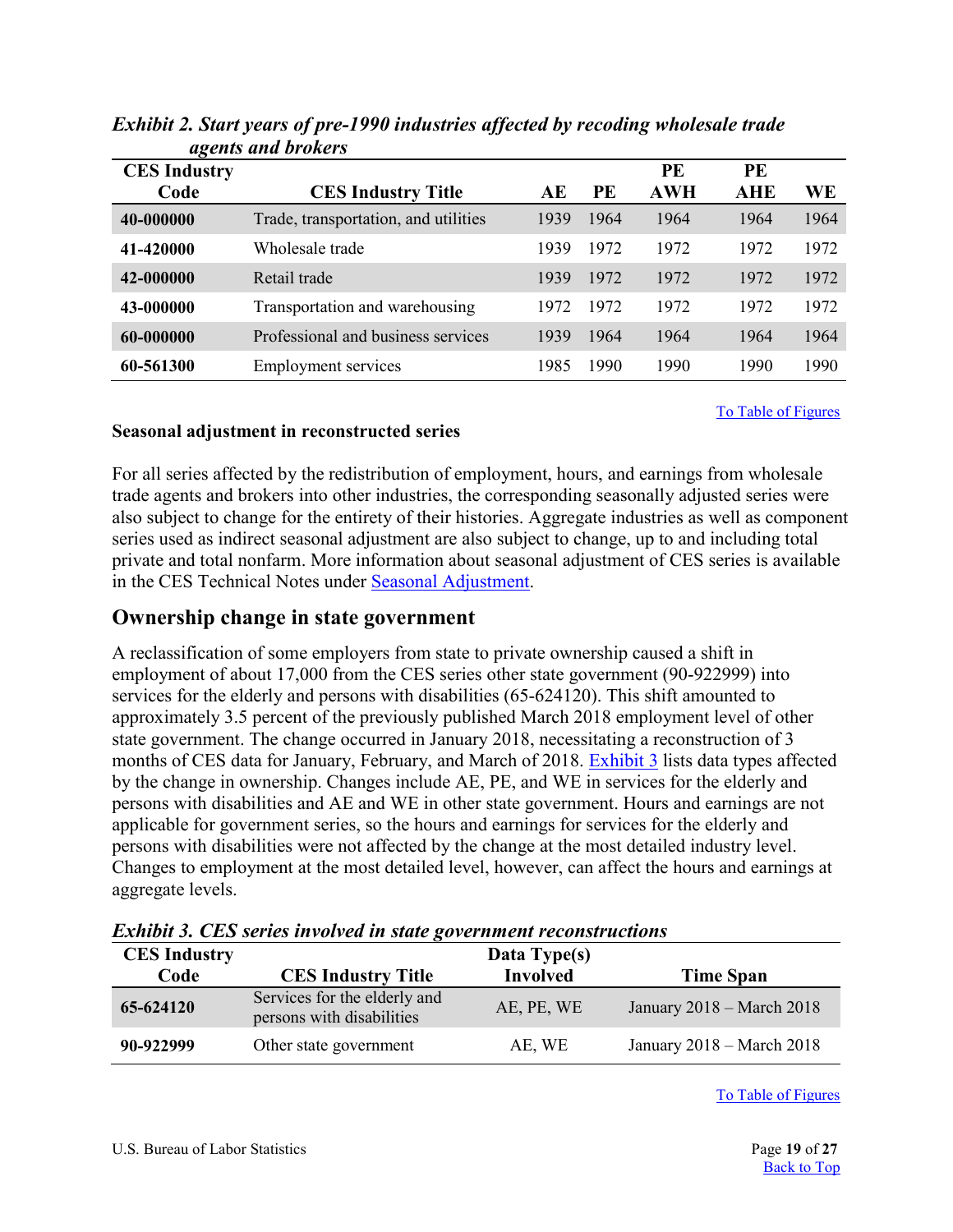#### **Basic-level reconstruction methods**

A ratio of QCEW employment using the new ownership total to QCEW employment using the old ownership total for other state government for March 2018 was calculated. The ratio was applied to CES employment for other state government for January, February, and March of 2018 for AE and WE to determine the amount remaining in those series. The difference between the old employment and new employment for each month was added to the corresponding month for services for the elderly and persons with disabilities. For PE, the original sample ratios used to calculate PE in services for the elderly and persons with disabilities were applied to the new totals for AE.

### **Aggregate-level reconstruction effects**

The previous employment was maintained at total nonfarm (00-000000), but aggregate levels were affected by the change in ownership. [Exhibit 4](#page-19-1) lists the affected aggregate industries. As with usual processing, 5 years of data are subject to seasonal adjustment during benchmark processing.

| <b>CES Industry Code</b> | <b>CES Industry Title</b>             |
|--------------------------|---------------------------------------|
| 05-000000                | Total private                         |
| 08-000000                | Private service-providing             |
| 65-000000                | <b>Education and health services</b>  |
| 65-620000                | Health care and social assistance     |
| 65-624000                | Social assistance                     |
| 65-624100                | Individual and family services        |
| 90-000000                | Government                            |
| 90-920000                | State government                      |
| 90-922000                | State government, excluding education |

<span id="page-19-1"></span>*Exhibit 4. Aggregate series affected by the reconstruction in state government* 

[To Table of Figures](#page-26-0)

# <span id="page-19-0"></span>**Aggregation processing error for production and nonsupervisory employees hours and earnings estimates**

During the 2018 benchmark, a processing error was found that caused both PE AWH and PE AHE to aggregate incorrectly, specifically between 1947 and 1989 for the total private, goodsproducing, and private service-providing sectors. The maximum absolute differences in aggregation totals were 0.1 hours for PE AWH and 2 cents for PE AHE. These were corrected by re-aggregating all hours and earnings estimates between 1947 and 1989.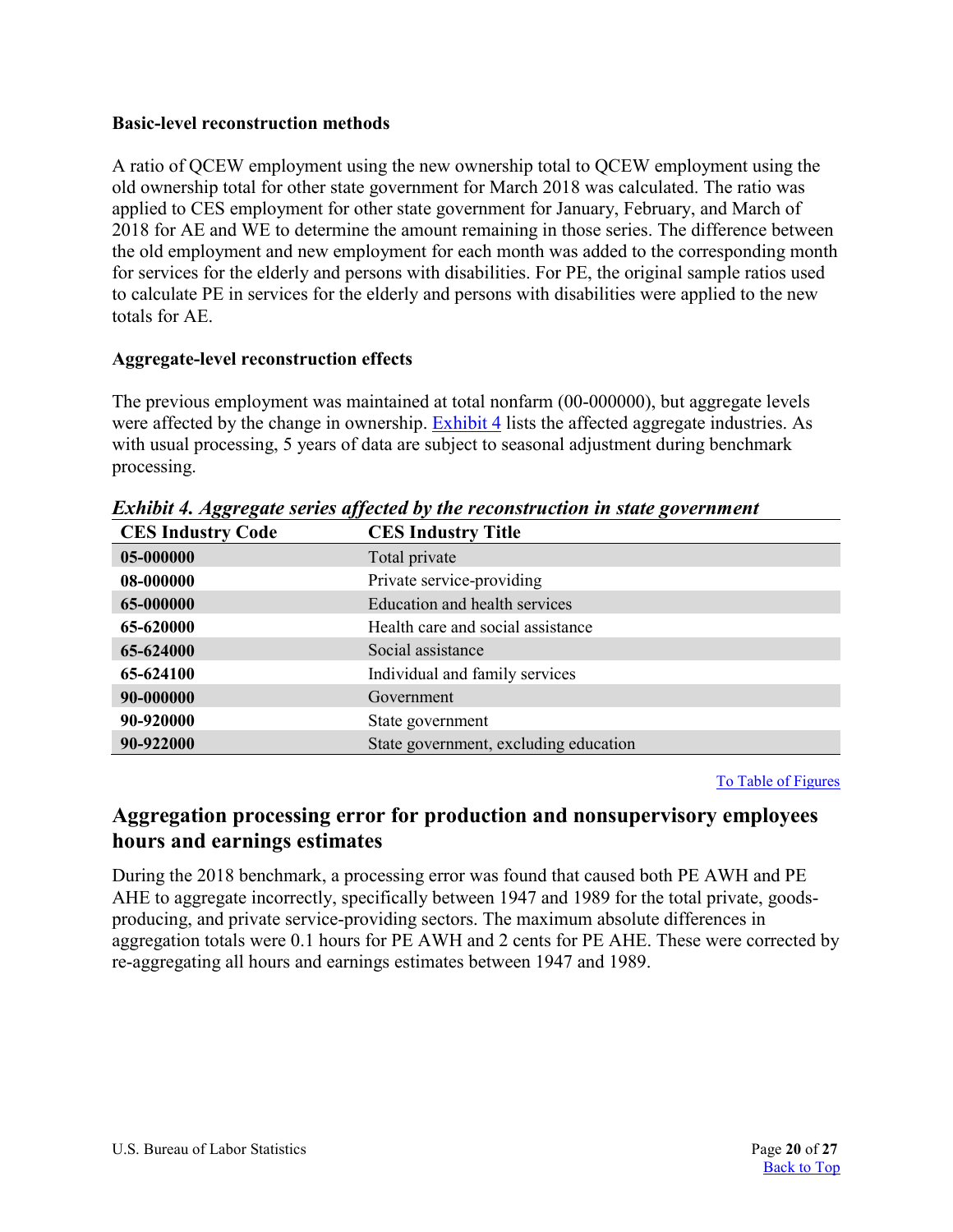# <span id="page-20-0"></span>**Changes to the CES published series**

With the release of the January 2019 first preliminary estimates on February 1, 2019, CES incorporated series changes related to annual sample adequacy and disclosure review.

# <span id="page-20-1"></span>**Series changes due to annual sample review**

All CES series are evaluated annually for sample size, coverage, and response rates. The following changes result from a re-evaluation of the sample and universe coverage for CES industries, which are based on the 2017 North American Industry Classification System (NAICS). Some industries no longer have sufficient sample to be estimated and published separately and were discontinued or combined with other similar industries for estimation and publication purposes.

A list of currently published CES series is available at [www.bls.gov/web/empsit/cesseriespub.htm.](https://www.bls.gov/web/empsit/cesseriespub.htm)

Some series have new CES industry codes or titles as a result of the series changes (se[e table 10\)](#page-20-2). These CES industry code or title changes have been applied to all data types published for the designated series. Historical data for these series with new CES industry codes or CES industry titles are affected as noted on the remainder of this page; historical data are available under the new CES industry codes or new CES industry titles.

|              |                 | <b>Previous</b>                                                           | <b>New</b>      |                                                                                                          |  |
|--------------|-----------------|---------------------------------------------------------------------------|-----------------|----------------------------------------------------------------------------------------------------------|--|
|              | <b>CES</b>      |                                                                           | <b>CES</b>      |                                                                                                          |  |
| <b>NAICS</b> | <b>Industry</b> |                                                                           | <b>Industry</b> |                                                                                                          |  |
| Code         | Code            | <b>CES Industry Title</b>                                                 | Code            | <b>CES Industry Title</b>                                                                                |  |
| 335312,3,4   | 31-335314       | Switchgears, switchboard<br>apparatus, relays, and<br>industrial controls | 31-335314       | Motors and generators,<br>switchgears and switchboard<br>apparatus, and relay and<br>industrial controls |  |

### <span id="page-20-2"></span>*Table 10. Series with CES industry code or title changes*

[To Table of Figures](#page-26-0)

[Table 11](#page-21-0) through [table 16](#page-24-0) reference the new CES industry codes and titles, not the previous CES industry codes and titles, as noted in [table 10.](#page-20-2)

In order to more easily identify affected series and because AE series are published at a more detailed industry level than non-AE series, series changes are shown for AE and non-AE data types. The first three tables in this section reference the AE data type and the second three tables reference all non-AE data types. The three tables in each group display the discontinued, collapsed, and new series. Discontinued series tables [\(table 11](#page-21-0) and [table 14\)](#page-22-0) display series for which the data types noted are no longer published. Collapsed series tables [\(table 12](#page-21-1) and [table](#page-24-1)  [15\)](#page-24-1) display series for which the data types noted are no longer published because the industry no longer has sufficient sample to be estimated and published separately. Affected industries have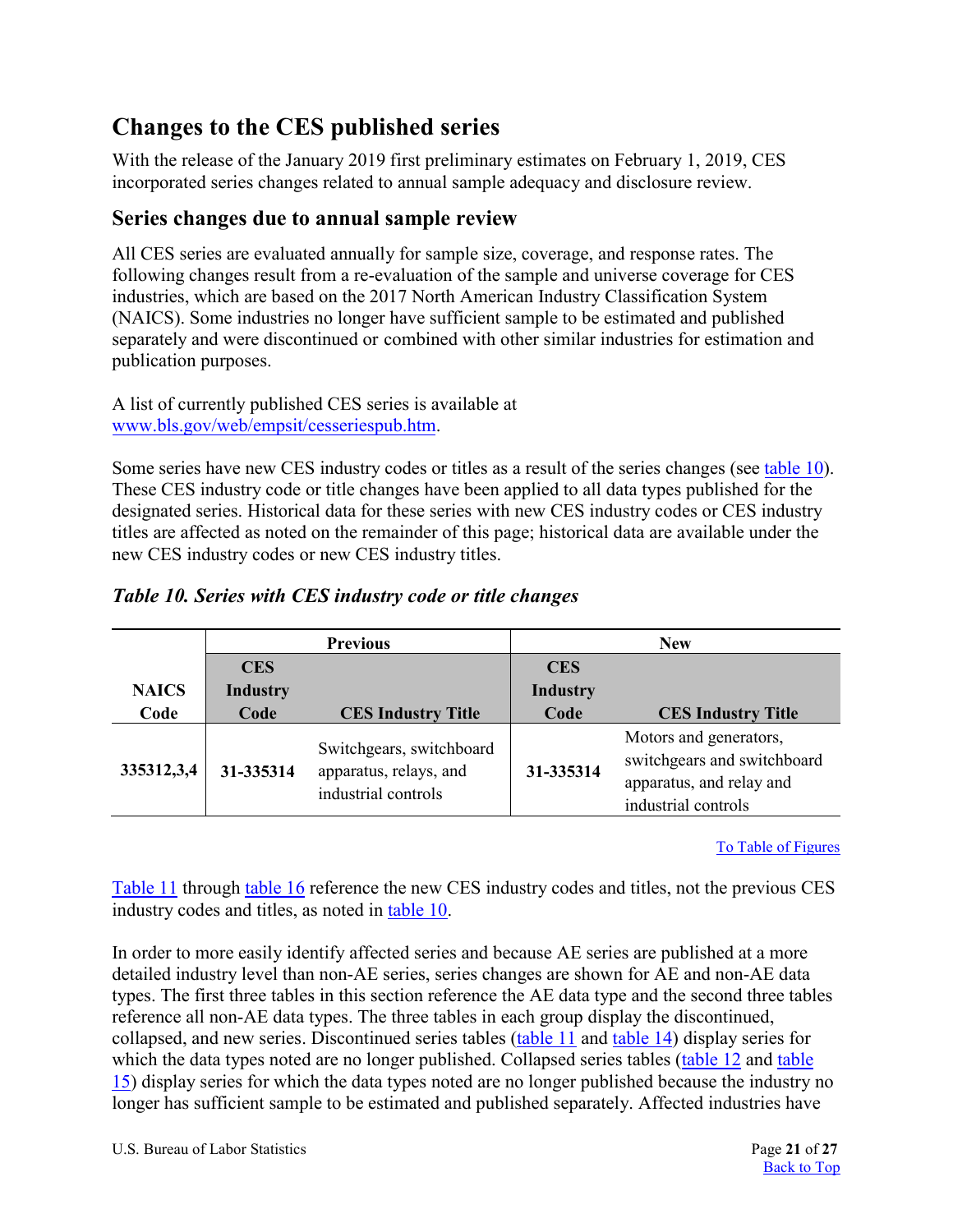been combined with other similar industries for estimation and publication purposes. Historical data for these series were reconstructed to provide consistent time series. Series that no longer publish AE will also no longer publish other directly estimated datatypes or derivative series. New series tables [\(table 13](#page-21-2) and [table 16\)](#page-24-0) display series for which the data types noted are now published.

| <b>NAICS</b><br>Code | <b>CES</b><br><b>Industry</b><br>Code | <b>CES Industry Title</b>          | <b>Next Highest Published Industry</b>                     |
|----------------------|---------------------------------------|------------------------------------|------------------------------------------------------------|
| 32311                | 32-323110                             | Printing                           | Printing and related support activities<br>$(32 - 323000)$ |
| 323113               | 32-323113                             | Commercial screen printing         | Printing and related support activities<br>$(32 - 323000)$ |
| 32312                | 32-323120                             | Support activities for<br>printing | Printing and related support activities<br>$(32 - 323000)$ |

### <span id="page-21-0"></span>*Table 11. Discontinued all employees series*

#### [To Table of Figures](#page-26-0)

### <span id="page-21-1"></span>*Table 12. Collapsed all employees series*

|              | <b>Previous</b> |                                                                              |              | <b>New</b>      |                                                                                                     |
|--------------|-----------------|------------------------------------------------------------------------------|--------------|-----------------|-----------------------------------------------------------------------------------------------------|
|              | <b>CES</b>      |                                                                              |              | <b>CES</b>      |                                                                                                     |
| <b>NAICS</b> | <b>Industry</b> | <b>CES Industry</b>                                                          | <b>NAICS</b> | <b>Industry</b> | <b>CES Industry</b>                                                                                 |
| Code         | Code            | <b>Title</b>                                                                 | Code         | Code            | <b>Title</b>                                                                                        |
| 335312       | 31-335312       | Motors and generators                                                        |              |                 | Motors and                                                                                          |
| 335313,4     | 31-335314       | Switchgears,<br>switchboard apparatus,<br>relays, and industrial<br>controls | 335312,3,4   | 31-335314       | generators,<br>switchgears and<br>switchboard<br>apparatus, and<br>relay and industrial<br>controls |

[To Table of Figures](#page-26-0)

#### <span id="page-21-2"></span>*Table 13. New all employeesseries*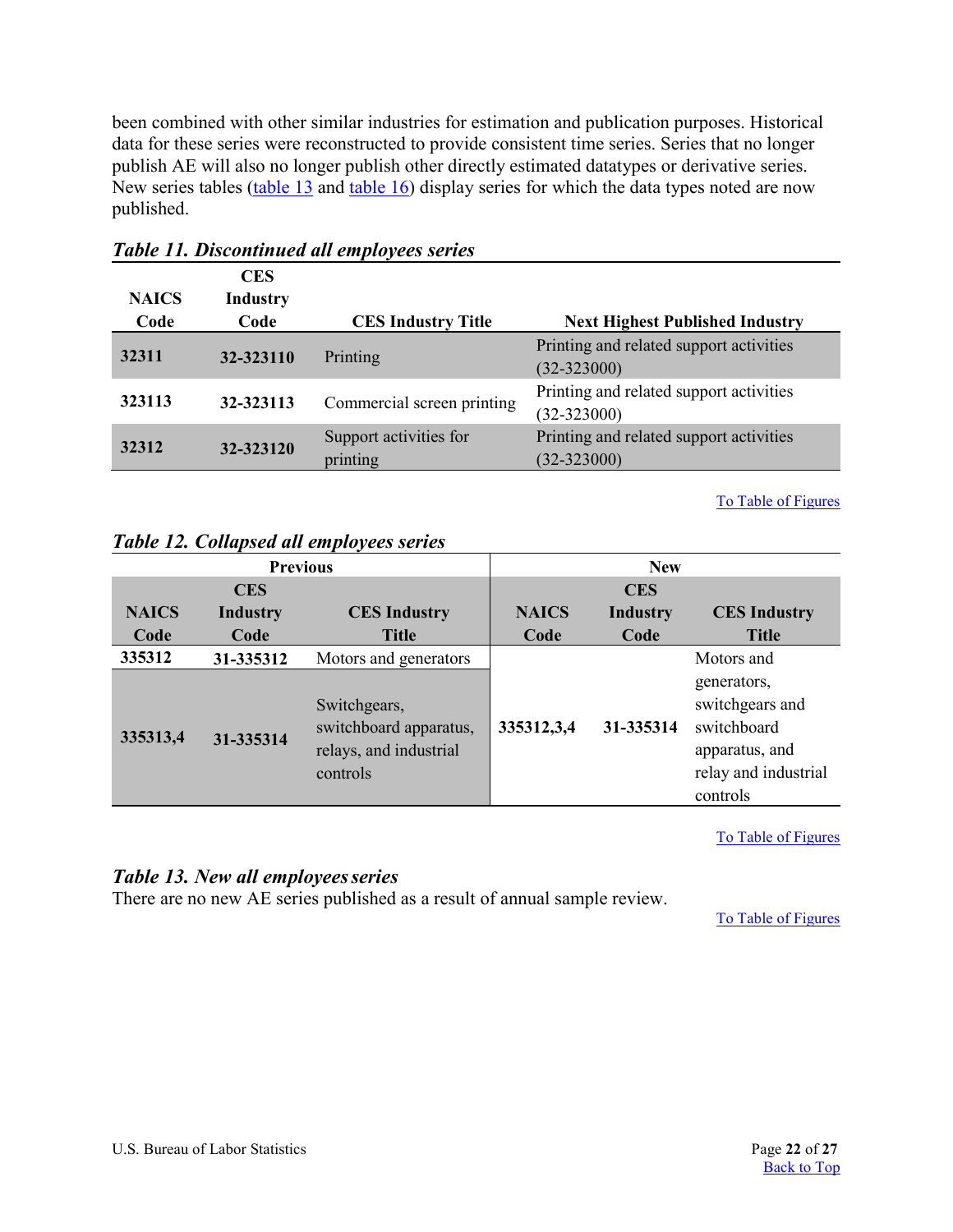|              | <b>CES</b>      |                                                                                      | <b>Discontinued</b>                      |                                                                 |
|--------------|-----------------|--------------------------------------------------------------------------------------|------------------------------------------|-----------------------------------------------------------------|
| <b>NAICS</b> | <b>Industry</b> |                                                                                      | From                                     | <b>Next Highest Published</b>                                   |
| Code         | Code            | <b>CES Industry Title</b>                                                            | <b>Publication</b>                       | <b>Industry</b>                                                 |
| 321911       | 31-321911       | Wood windows and doors                                                               | PE AWOH                                  | Millwork (31-321910)                                            |
| 321912,8     | 31-321918       | Cut stock, resawing<br>lumber, planing, and other<br>millwork, including<br>flooring | PE AWOH                                  | Millwork (31-321910)                                            |
| 32192        | 31-321920       | Wood containers and<br>pallets                                                       | PE AWOH                                  | Other wood products (31-<br>321900)                             |
| 32199        | 31-321990       | All other wood products                                                              | PE AWOH                                  | Other wood products (31-<br>321900)                             |
| 3271         | 31-327100       | Clay products and<br>refractories                                                    | <b>WE</b>                                | Nonmetallic mineral<br>products (31-327000)                     |
| 3274,9       | 31-327900       | Lime, gypsum, and other<br>nonmetallic mineral<br>products                           | WE                                       | Nonmetallic mineral<br>products (31-327000)                     |
| 3312         | 31-331200       | Steel products from<br>purchased steel                                               | AE AWH, AE<br>AHE, WE, AE<br><b>AWOH</b> | Primary metals (31-331000)                                      |
| 3314         | 31-331400       | Other nonferrous metal<br>production                                                 | AE AWH, AE<br>AHE, WE                    | Primary metals (31-331000)                                      |
| 334413       | 31-334413       | Semiconductors and<br>related devices                                                | PE AWOH                                  | Semiconductors and<br>electronic components (31-<br>334400)     |
| 33637        | 31-336370       | Motor vehicle metal<br>stamping                                                      | <b>WE</b>                                | Motor vehicle parts (31-<br>336300)                             |
| 3366         | 31-336600       | Ship and boat building                                                               | <b>WE</b>                                | Transportation equipment<br>$(31-336000)$                       |
| 3365,9       | 31-336900       | Railroad rolling stock and<br>other transportation<br>equipment                      | WE                                       | Transportation equipment<br>$(31 - 336000)$                     |
| 337215       | 31-337215       | Showcases, partitions,<br>shelving, and lockers                                      | AE AWH, AE<br>AHE, WE                    | Furniture and related<br>products (31-337000)                   |
| 339113       | 31-339113       | Surgical appliances and<br>supplies                                                  | PE AWOH                                  | Medical equipment and<br>supplies (31-339100)                   |
| 3113         | 32-311300       | Sugar and confectionery<br>products                                                  | PE AWOH                                  | Food manufacturing (32-<br>311000)                              |
| 31141        | 32-311410       | Frozen food                                                                          | PE, PE AWH,<br>PE AHE, PE<br><b>AWOH</b> | Fruit and vegetable<br>preserving and specialty (32-<br>311400) |

<span id="page-22-0"></span>*Table 14. Discontinued series other than all employees*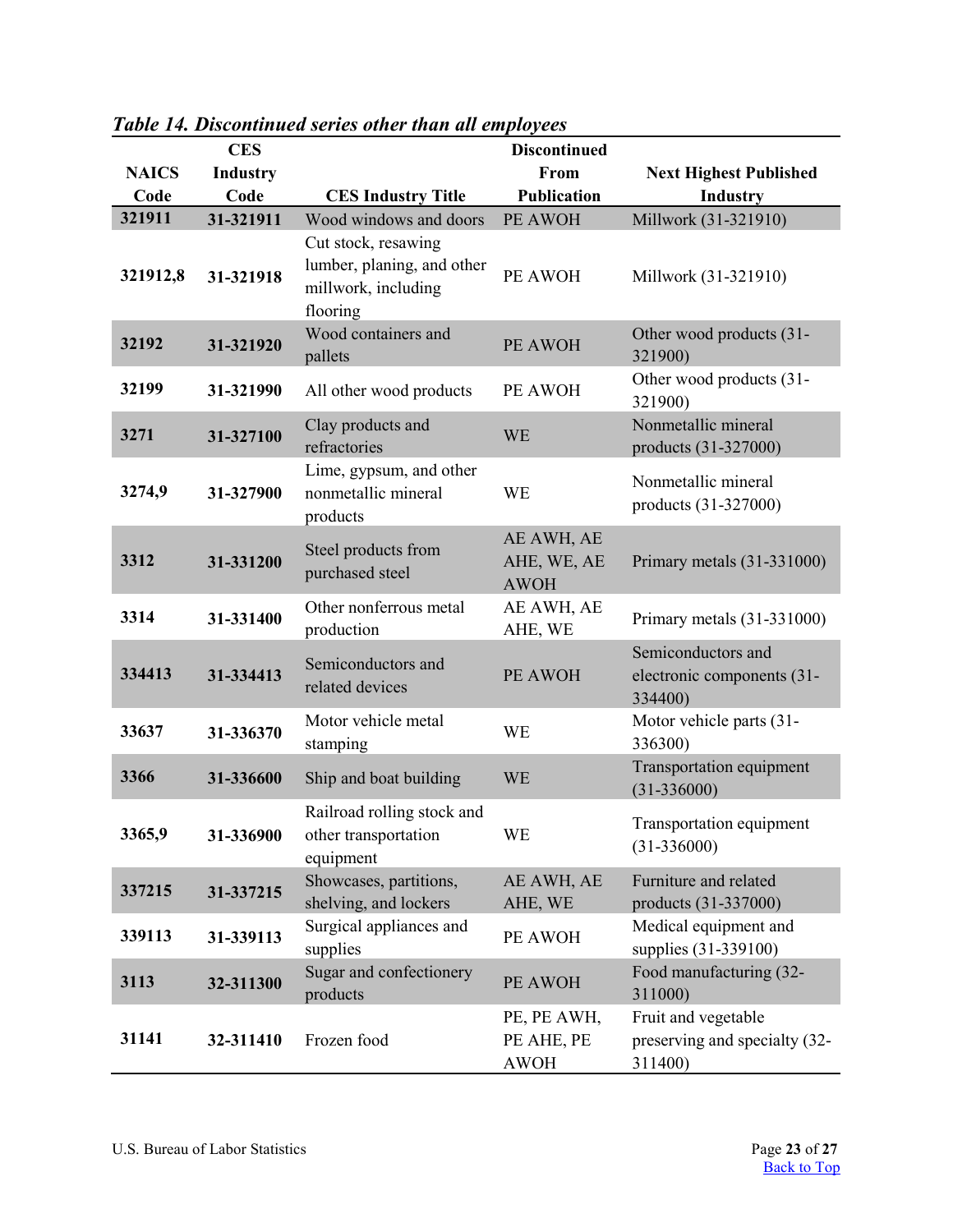|              | <b>CES</b>      |                                                                                     | <b>Discontinued</b>                                  |                                                                                                |
|--------------|-----------------|-------------------------------------------------------------------------------------|------------------------------------------------------|------------------------------------------------------------------------------------------------|
| <b>NAICS</b> | <b>Industry</b> |                                                                                     | From                                                 | <b>Next Highest Published</b>                                                                  |
| Code         | Code            | <b>CES Industry Title</b>                                                           | <b>Publication</b>                                   | <b>Industry</b>                                                                                |
| 31142        | 32-311420       | Fruit and vegetable<br>canning and drying                                           | PE, PE AWH,<br>PE AHE, PE<br><b>AWOH</b>             | Fruit and vegetable<br>preserving and specialty (32-<br>311400)                                |
| 311611       | 32-311611       | Animal, except poultry,<br>slaughtering                                             | AE AWH, AE<br><b>AHE</b>                             | Animal slaughtering and<br>processing $(32-311600)$                                            |
| 311612,3     | 32-311613       | Meat processed from<br>carcasses, and rendering<br>and meat byproduct<br>processing | AE AWH, AE<br><b>AHE</b>                             | Animal slaughtering and<br>processing (32-311600)                                              |
| 3117         | 32-311700       | Seafood product<br>preparation and<br>packaging                                     | PE, PE AWH,<br>PE AHE                                | Food manufacturing (32-<br>311000)                                                             |
| 3221         | 32-322100       | Pulp, paper, and<br>paperboard mills                                                | PE, PE AWH,<br>PE AHE, AE<br><b>AWOH</b>             | Paper and paper products<br>$(32 - 322000)$                                                    |
| 3222         | 32-322200       | Converted paper products                                                            | PE, PE AWH,<br>PE AHE, AE<br><b>AWOH</b>             | Paper and paper products<br>$(32-322000)$                                                      |
| 32222        | 32-322220       | Paper bags and coated<br>and treated paper                                          | AE AWH, AE<br>AHE, WE                                | Converted paper products<br>$(32-322200)$                                                      |
| 32222        | 32-322220       | Paper bags and coated<br>and treated paper                                          | PE, PE AWH,<br>PE AHE, AE<br>AWOH, PE<br><b>AWOH</b> | Paper and paper products<br>$(32-322000)$                                                      |
| 44411        | 42-444110       | Home centers                                                                        | PE, PE AWH,<br>PE AHE, WE                            | Building material and<br>supplies dealers (42-444100)                                          |
| 541713       | 60-541713       | Research and<br>development in<br>nanotechnology                                    | PE, PE AWH,<br>PE AHE                                | Research and development<br>in the physical, engineering,<br>and life sciences (60-<br>541710) |
| 541714       | 60-541714       | Research and<br>development in<br>biotechnology, except<br>nanobiotechnology        | PE, PE AWH,<br>PE AHE                                | Research and development<br>in the physical, engineering,<br>and life sciences (60-<br>541710) |
| 6112         | 65-611200       | Junior colleges                                                                     | <b>WE</b>                                            | Educational services (65-<br>610000)                                                           |
| 6116         | 65-611600       | Other schools and<br>instruction                                                    | <b>WE</b>                                            | Educational services (65-<br>610000)                                                           |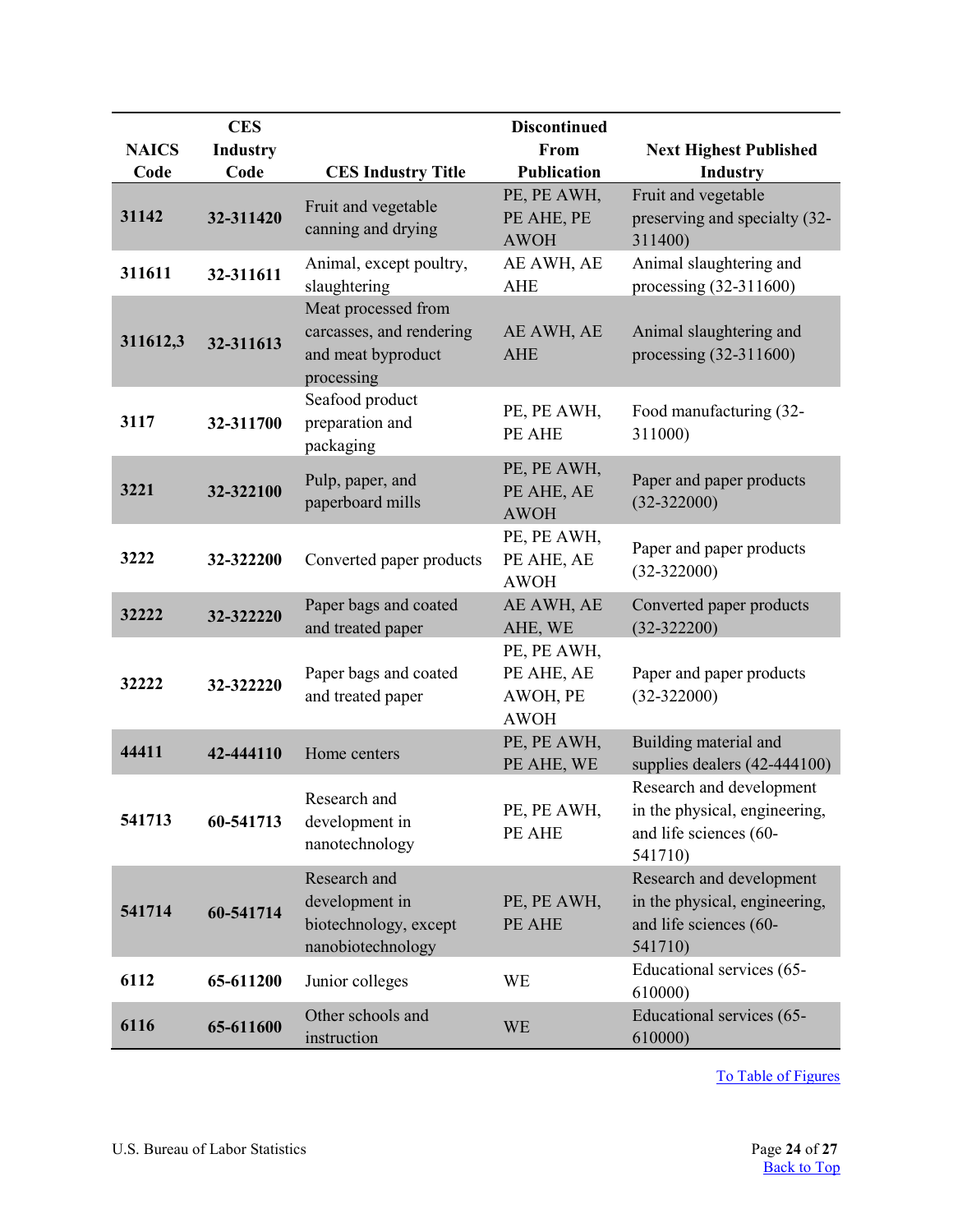### <span id="page-24-1"></span>*Table 15. Collapsed series other than all employees*

There are no collapsed non-AE series as a result of annual sample review.

[To Table of Figures](#page-26-0)

### <span id="page-24-0"></span>*Table 16. New series other than all employees*

There are no new non-AE series published as a result of annual sample review.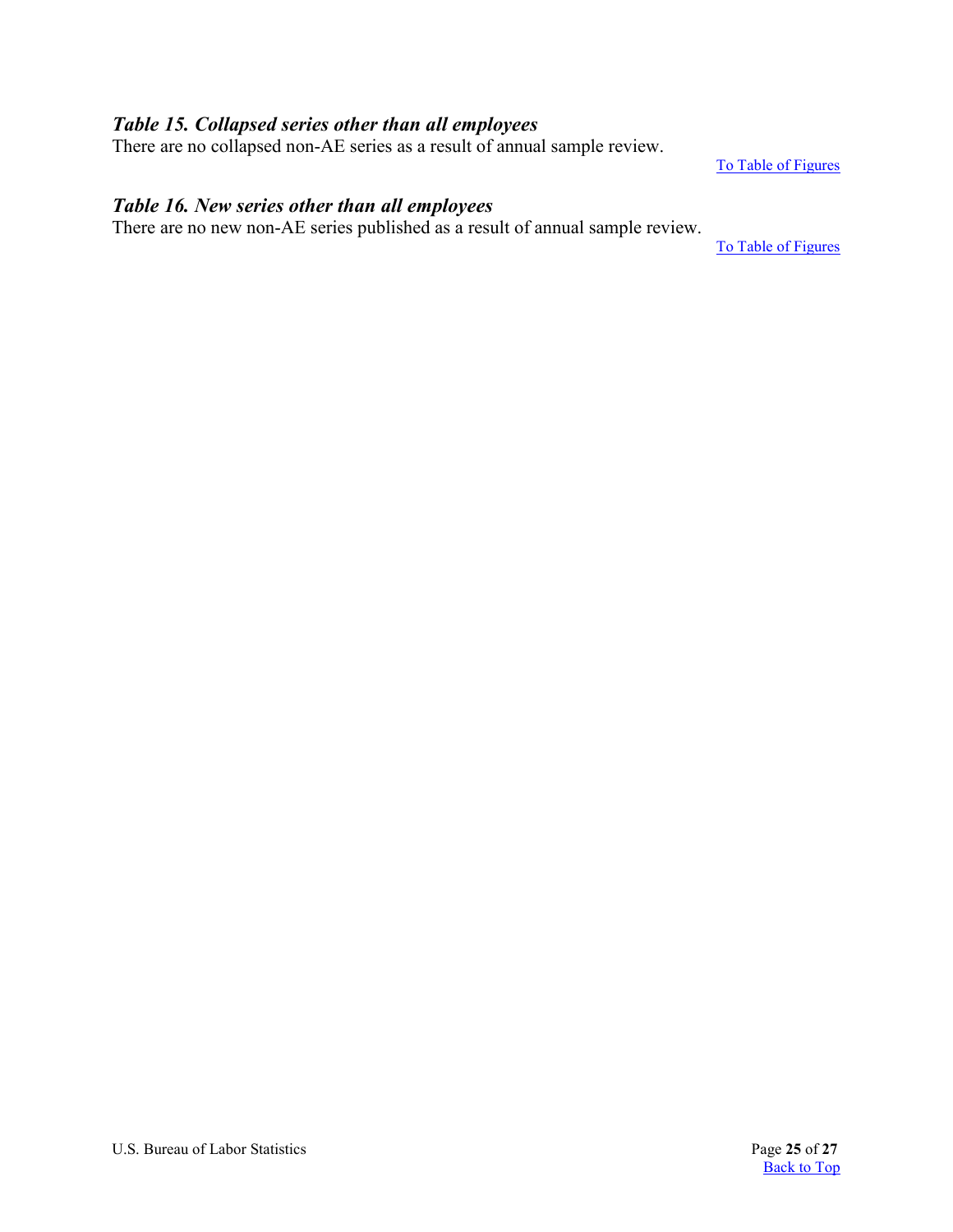# <span id="page-25-0"></span>**Availability of revised data**

LABSTAT, the BLS public database, contains all historical employment, hours, and earnings data revised as a result of this benchmark, including both not seasonally adjusted and seasonally adjusted data. The data can be accessed at [www.bls.gov/ces/data](https://www.bls.gov/ces/data/home.htm)/home.htm, the CES National Database page.

Previously published data are available on both a not seasonally adjusted and seasonally adjusted basis for all CES industries down to the 3-digit level from the [CES Vintage](http://www.bls.gov/web/empsit/cesvininfo.htm) Data page. CES vintage data are typically updated in late February following the annual benchmark revision.

Benchmarks for detailed industries can be found at [www.bls.gov/ces/publications/benchmark/](www.bls.gov/ces/publications/benchmark/cesbmart18-tables.htm) [cesbmart18-tables.htm.](www.bls.gov/ces/publications/benchmark/cesbmart18-tables.htm)